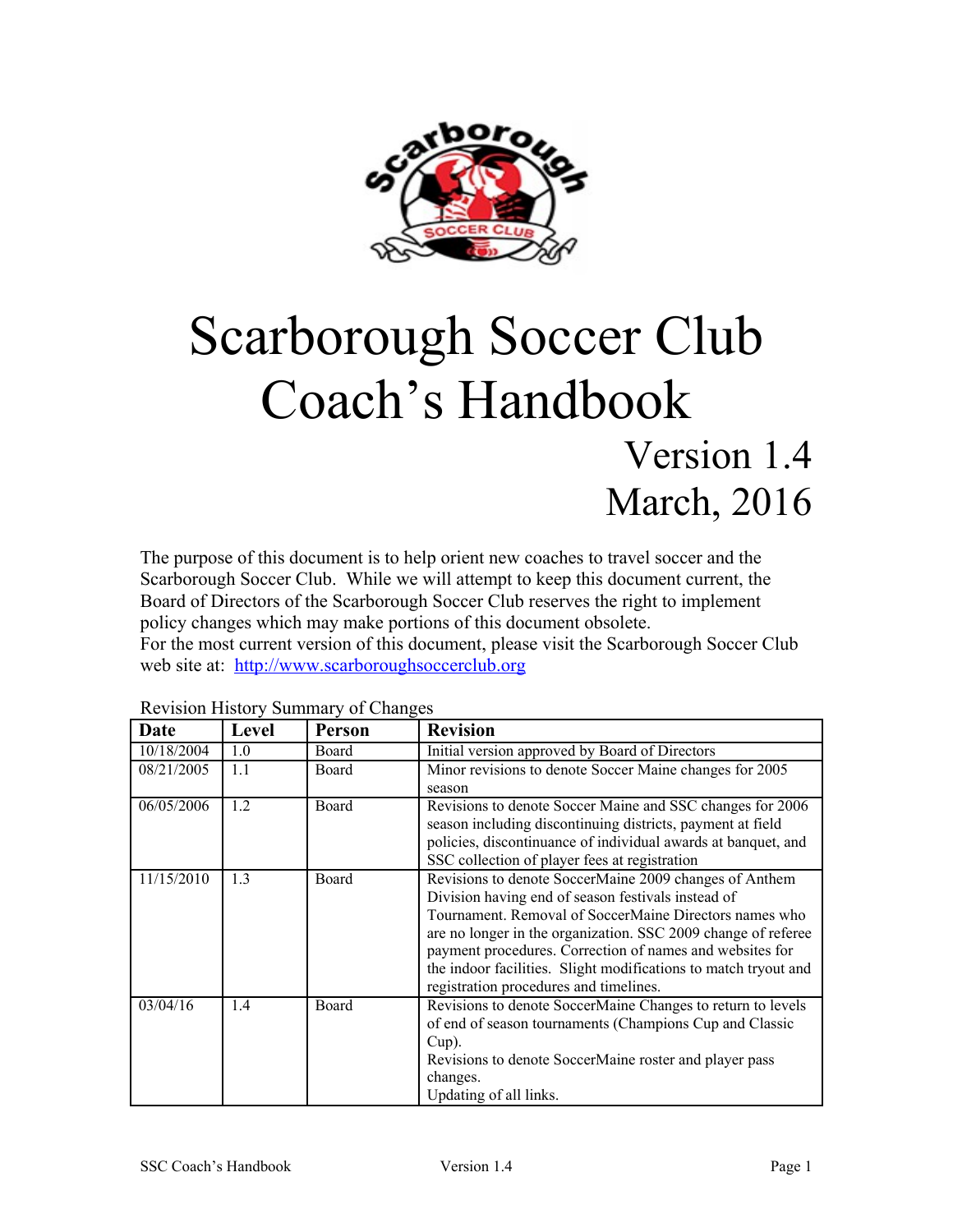# <span id="page-1-1"></span>**Table of Contents**

<span id="page-1-0"></span>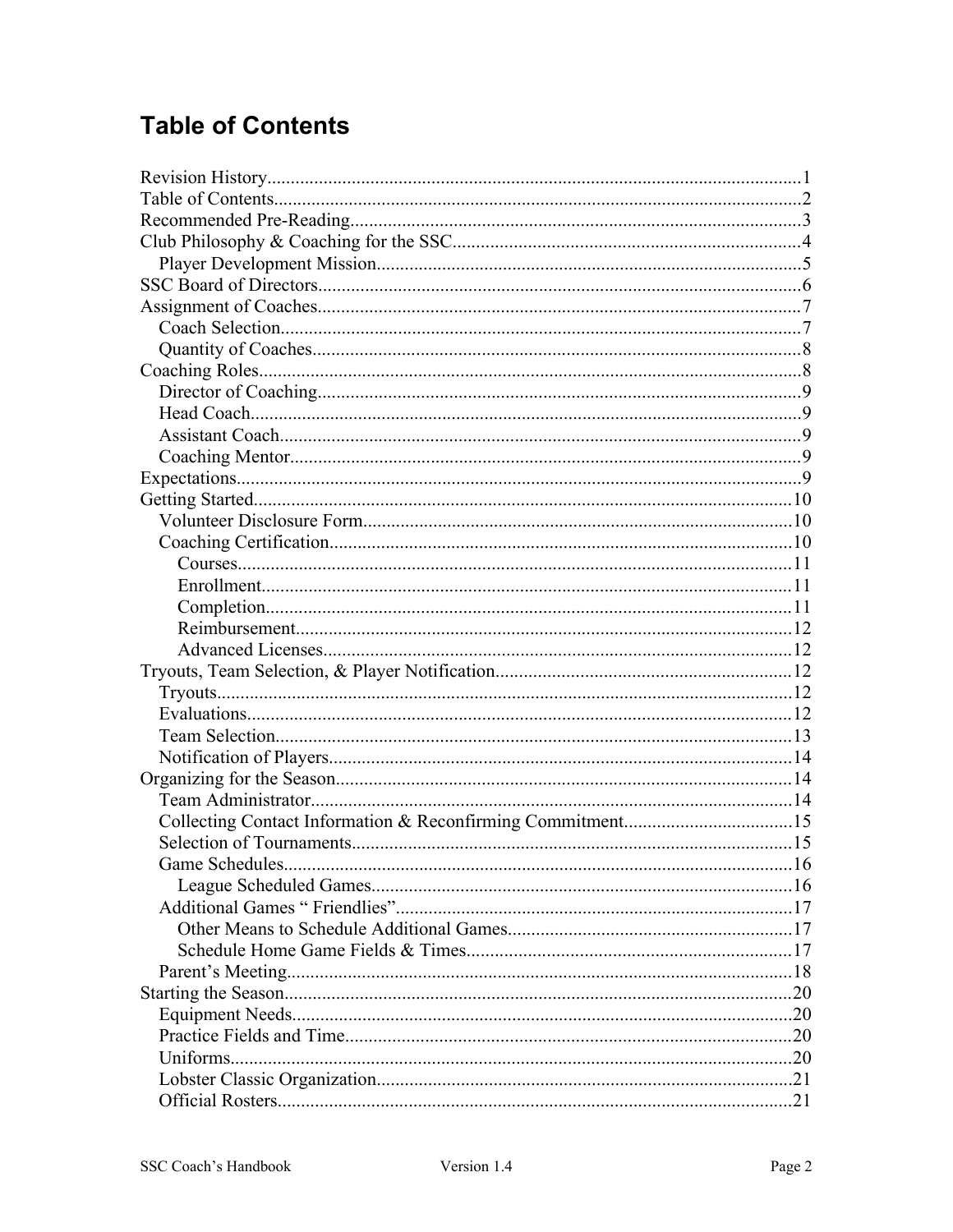<span id="page-2-1"></span>

<span id="page-2-0"></span> $\bar{z}$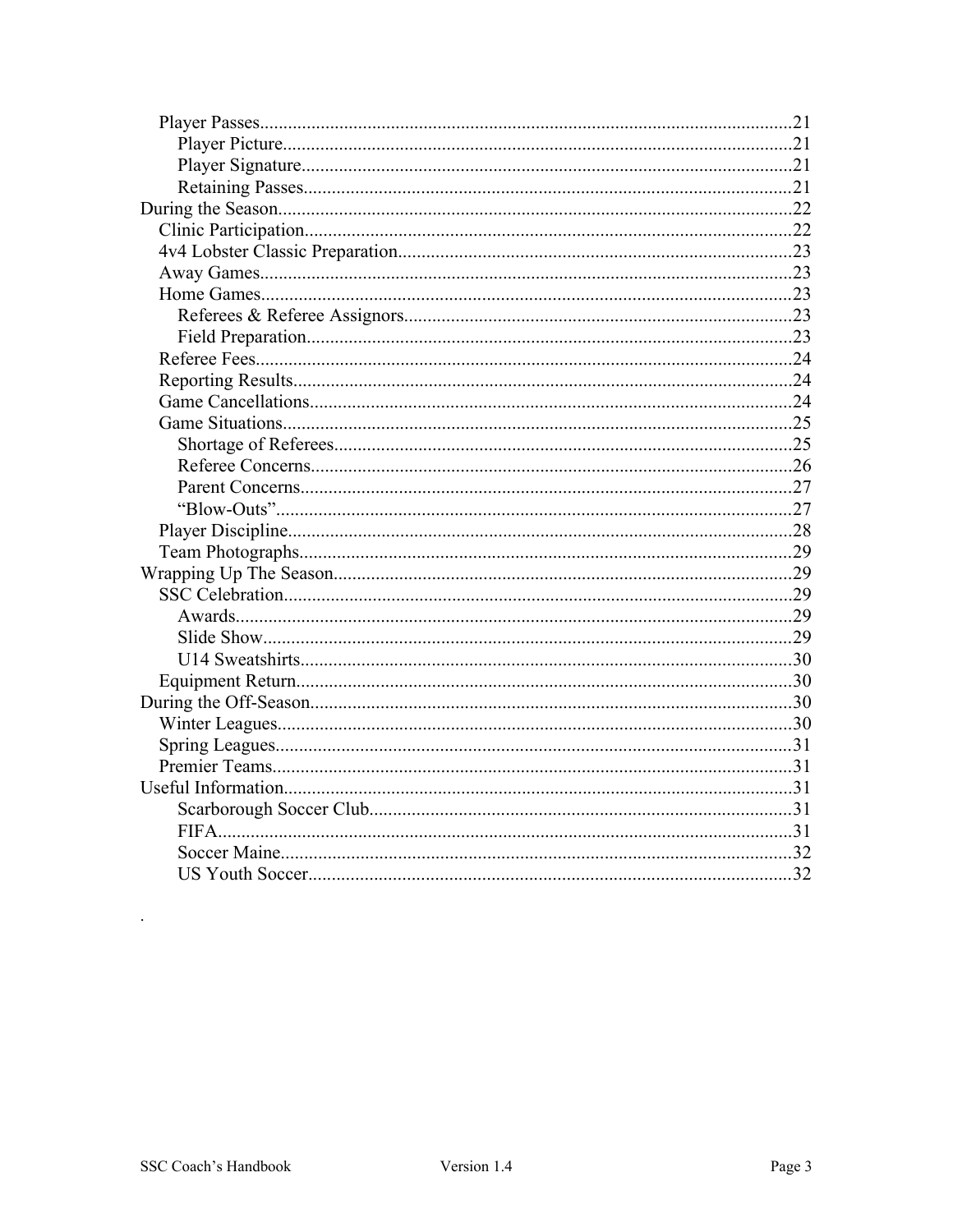# **Recommended Pre-Reading**

The Scarborough Soccer Club (SSC) has developed two companion documents to address the common questions about the SSC most often raised by parents and by referees. The *Scarborough Soccer Club Parent's Handbook* in particular should be read prior to reviewing this document. As most coaches are first and foremost parents in the club, that handbook will address a wide variety of the common questions that coaches have. It also helps to outline the expectations that parents are likely to form about coaches. All the SSC handbooks are available on our web site.

Second, Soccer Maine produces a Fall Classic League handbook. The handbook contains the state contact information, FIFA rule modifications appropriate for the age groups indicated, code of conduct and Zero Tolerance policy information, state tournament dates and district playoff information, etc. This document also does not attempt to duplicate the information contained in the Fall Classic League Handbook which can be found on our website or at [www.soccermaine.com](http://www.soccermaine.com/)

The purpose of this document is to describe the SSC policies and operations in support of our coaches. The concept is to provide a written source of information to help our coaches more easily work with the club, spend less time on "administration", and spend more time coaching.

This document is not intended to be a set of drills, practice plans, or coaching points. That information can be obtained through the coaching education, from the SSC Director of Coaching, through peer coaches, or a variety of good manuals and web sites available online.

It is recommended that this document be re-read at the start of each season. Please submit suggestions for improving this document to the SSC Director of Coaching.

# <span id="page-3-0"></span>**Club Philosophy & Coaching for the SSC**

The Scarborough Soccer Club (SSC) is a non-profit organization dedicated to providing a competitive and fun soccer playing experience for the youth of Scarborough. The SSC plays what is commonly referred to as "travel soccer." We generally seek players that have demonstrated proficiency in playing soccer at the Community Services level, are committed to attend practices and improve their skills, are highly "coachable", and enjoy competing hard against quality opponents. We expect no less in terms of qualifications from our coaches.

In general, we seek the most highly qualified coaching candidates we can find. In general the qualifications we are seeking include:

- Has played soccer as a youth and up through an advanced age group, such as high school, college, or professionally.
- Continues to play soccer currently.
- Has soccer coaching experience.
- Has youth coaching experience.
- Has an even temperament, doesn't get overly excited, and keeps things in perspective.
- Has a player development philosophy similar to the SSC's philosophy.
- Is dependable and committed to making this a fun learning experience for the players.
- Is a respected role model, and sets a good example for our players to emulate.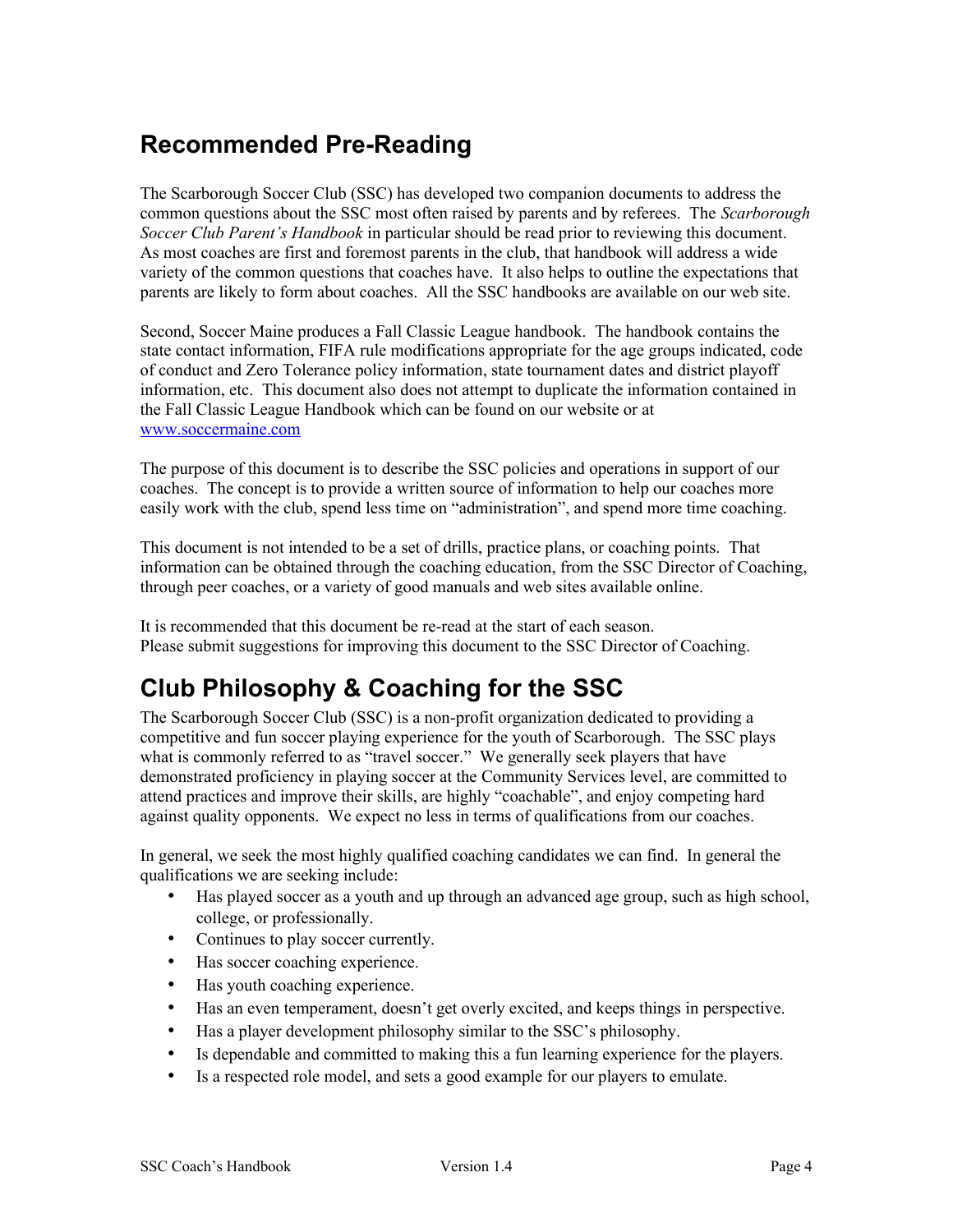• Can perform the administrative tasks and communicate effectively with players and parents

Not every coach meets all points for these criteria. Often, willing parents that have a solid understanding of youth sports in general are asked to coach in the club, with the intent of educating them on the game of soccer. As rule, the more criteria that a coaching candidate possess, the more desirable they are to have in our club. Some of the criteria, including setting a good role model for the players, dependability, and overall commitment to the players are firm requirements of the coaching role and are not negotiable attributes.

While the SSC recognizes that coaches expend an enormous amount of time and energy in the course of a season, it is our contention that coaching for the SSC is a privilege. The Scarborough Soccer Club continues to be one of the top clubs in the State of Maine and a model for many others to follow. We have some of the best youth athletes in the State of Maine, and it is a significant responsibility to serve as their mentor, often for many consecutive seasons. Further, we instruct our players that they are "ambassadors" for the town of Scarborough, and the actions of our coaches and players speak loudly for the character and the quality of our town. Our coaches are expected to be the epitome of sportsmanship and grace under pressure for these young athletes.

#### <span id="page-4-0"></span>*Player Development Mission*

Our mission is to provide a fun and competitive youth soccer playing experience, focused on player development. The choice of the term "player development" is very specific. Our objective is to get the most out of each member of the club, and help them develop to the best of their potential. The objective isn't "team development" and isn't "win at all costs". Winning will come through the development of fundamentally sound, mentally strong, skillful and committed soccer players.

Accordingly, the SSC wants to place far less emphasis at "winning" at younger age groups. This philosophy is in alignment with the philosophy of Soccer Maine, where all games played at U11 and below are not results oriented. Our policies regarding player attraction, team selection and cuts, and games and opponents are all reflective of this philosophy. Our coaches are expected to embrace this philosophy, and focus energies on fun and skills development. At older age groups our primary focus is still skills development, but we begin to use state competitions as a measure of progress and development. Accordingly, we begin to segment our players by ability levels, to allow the coaches to train players of like skills and abilities in the fundaments and tactics appropriate for their current level of development. This segmentation of players is reevaluated annually at the tryout process, as some players progress faster than others. Our club will foster a system that promotes advancement of players based upon merit, and rewards hard work and player development. Overall this approach builds a strong incentive system for players to improve their skills and develop the soccer attributes we are seeking.

Another important philosophical distinction is that we are not the soccer program of last resort. In situations where soccer skills are significantly lacking, there are legitimate safety concerns, or the player exhibits behavioral issues that detract from the ability of others to learn the game of soccer, the SSC has the latitude to cut these players from the program. As a general rule, we are less inclined to do this at younger age groups where many kids are still developing fundamental skills, including social skills, and more likely to do this at older age groups once development has been assessed and a track record of ability and effort has been determined. The above non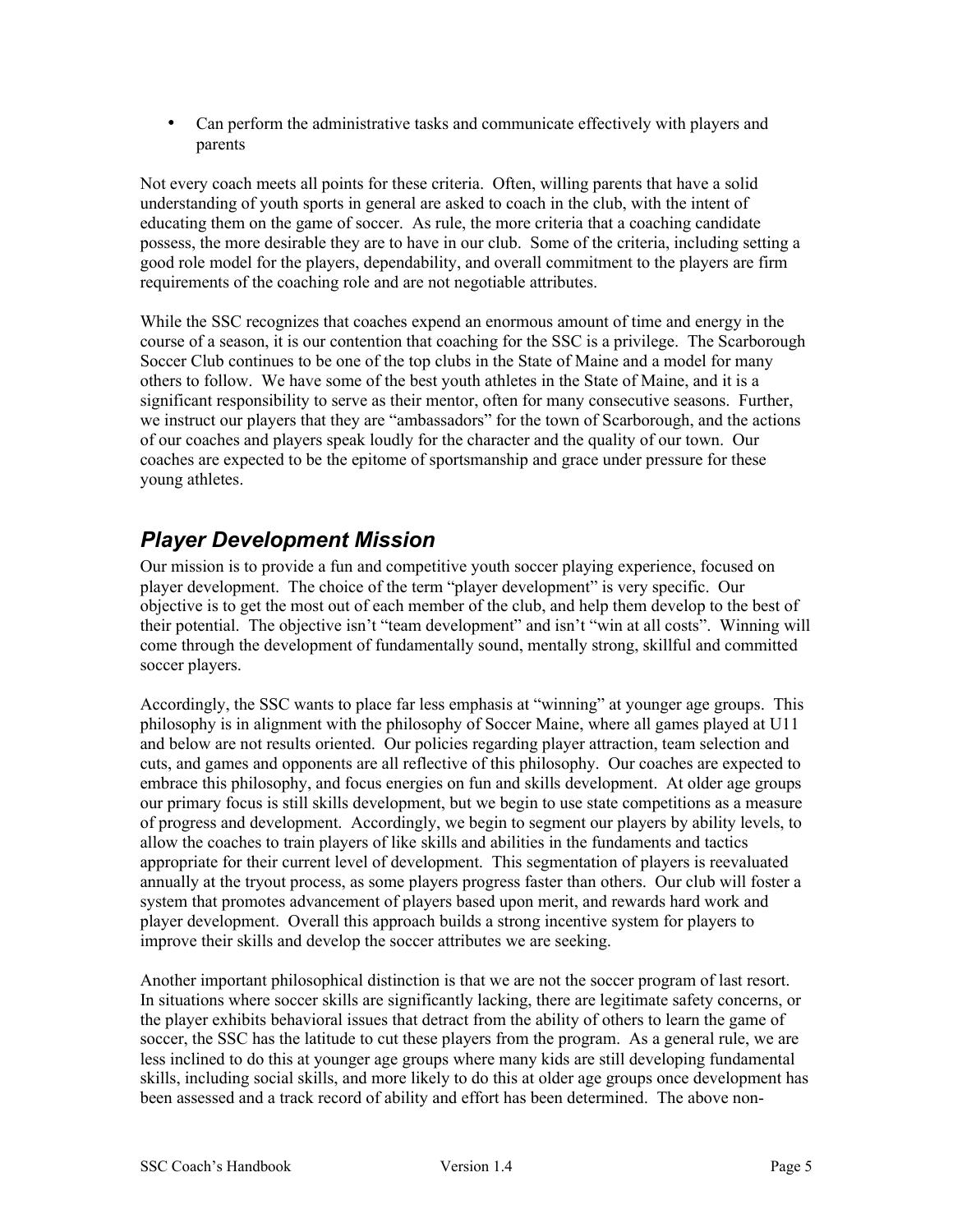withstanding, it is our objective to be an inclusive club and promote soccer to as many players as we can reasonably accommodate and assist. By providing a deep talent pool of quality players to high school, premier teams, and ODP, we are serving our core mission and giving many kids a rich youth soccer playing experience.

# <span id="page-5-0"></span>**SSC Board of Directors**

The Scarborough Soccer Club is governed by an elected Board of Directors. The Board contains a number of positions and responsibilities that you will likely need to interact with for a variety of situations. The Board of Directors responsibilities are approximately as follows:

- **President** responsible for overseeing all aspects of the club. Contact the President as the ultimate point of escalation on any issue, if you are unclear about Board policy, and if you are unsure whom to contact.
- **Vice-President** responsible for assisting the President with key focus areas. Reasons to contact the VP will be communicated during the season based upon the tasks the VP will own.
- **Treasurer** responsible for the fiscal operation of the club. Coaches will need to turn in referee reconciliation forms at the end of the season. Coaches will be reimbursed for authorized coaching certification from the treasurer. Any other expense reimbursement requires the prior approval of an SSC Board member.
- **Secretary** responsible for documenting the club activities. Reasons to contact the Secretary will be communicated during the season based upon the tasks the Secretary will own.
- **Registrar** responsible for registering and rostering players and teams with Soccer Maine. Coaches will receive from the registrar official state rosters that are required for most tournaments and festivals, as well as printed player passes when required.
- **Coaching Director** responsible for appointing coaches and overseeing player development. The coaching director can assist you with practice plans, coaching techniques, game evaluations, and general coaching assistance. The coaching director is also responsible for evaluation of our coaches and disciplinary actions if required.
- **4v4 (Lobster Classic) Chair** responsible for organizing the annual Scarborough tournament. Coaches will receive communication from the Lobster Classic regarding necessary tasks to be performed in support of the tournament.
- **Uniform Director—**responsible for ordering and distributing player uniforms and coaching apparel.
- **Equipment Director** responsible for ordering and distributing uniforms and coaching equipment. Coaches will work with the equipment director to obtain required practice and game equipment such as balls, pinnies, cones, and keeper jerseys.

The following positions are not voting Board positions, but are job roles adopted by Board members or Board appointed volunteers that often require frequent interaction with coaches.

- **Director of Referees/Assignors** Coaches will work with referee assignors to obtain referees for all home games.
- **Field Coordinator** responsible for acquiring, reserving, and managing field space for both practices and games.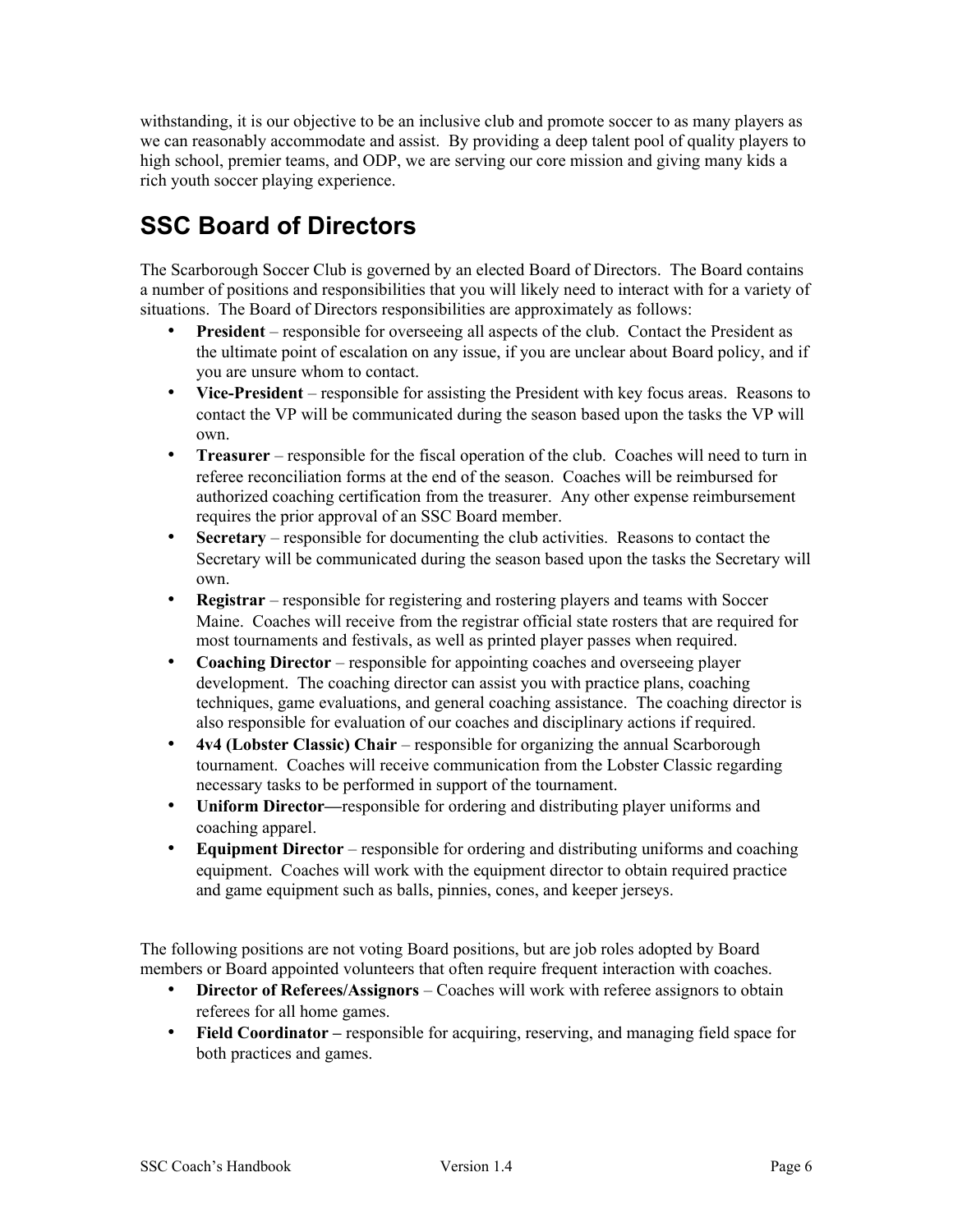Current members of the Board of Directors with associated contact information can be found online at the SSC web site, [http://www.s](http://www.eteamz.com/ssc)carboroughsoccerclub.org. Also on the web site is a section reserved for communication with coaches, and additional contact information for these other positions and responsibilities will be held. Please feel free to discuss any questions about the operation of the club or specific responsibilities with any of the current members of the Board of Directors.

# <span id="page-6-1"></span>**Assignment of Coaches**

It is the job of the SSC Coaching Director to identify and recruit the best available coaches to the program. Consistent with our philosophy of player development, we believe that development best occurs with coaching excellence. Just as players are assigned to teams for the current season only and are reevaluated (tryout) annually, coaching assignments are made for a one season period. Every year, the Coaching Director in conjunction with the Board of Directors will recommend a slate of coaches to support the teams to be formed. In some instances, a coach for a team or age group will be asked to take a different assignment, or to step aside to allow a more qualified candidate to work with the players. When making these decisions, the overriding concern is for the benefit of all the players involved.

For prospective new coaches, the criteria we apply to selecting coaches are provided in the *Parent's Handbook.* For existing coaches, assignment of teams is also based upon:

- past coaching performance as evaluated by SSC Coaching Director other objective expert coaches
- parent and player feedback
- peer feedback from other coaches

# <span id="page-6-0"></span>*Coach Selection*

Assignment of coaches to teams is based upon many factors. The SSC Coaching Director maps the available coaching pool of resources for a particular age group and gender with the estimated number of teams we can field in that age group based upon registration numbers. Our objective is to get a highly qualified and capable head coach over every team we field in the club. In the case where an excess of coaching talent exists, the SSC Coaching Director will consider available options, such as moving a coach to a different age group if another sibling also plays in the club, moving the coach and player up one age group, or carrying excess assistant coaches.

For competitive age groups, additional factors come into play such as the relative talent level of the coach's child playing in that age group. In the situation where an excess of volunteer coaching talent exists, the following criteria shall be used by the Board of Directors to make a selection of head coach and assistant coach as appropriate:

- Placement of the coach's child on teams through objective tryout scoring, if there are multiple children involved and the objective scoring would normally place them on different teams.
- Demonstrated knowledge and commitment to the game of soccer and coaching soccer, as evidenced by state licensing level, soccer playing experience, years plus level of soccer coaching experience.
- Coaching ability, as judged by SSC Coaching Director and peer review of practice organization and overall skills development of the players.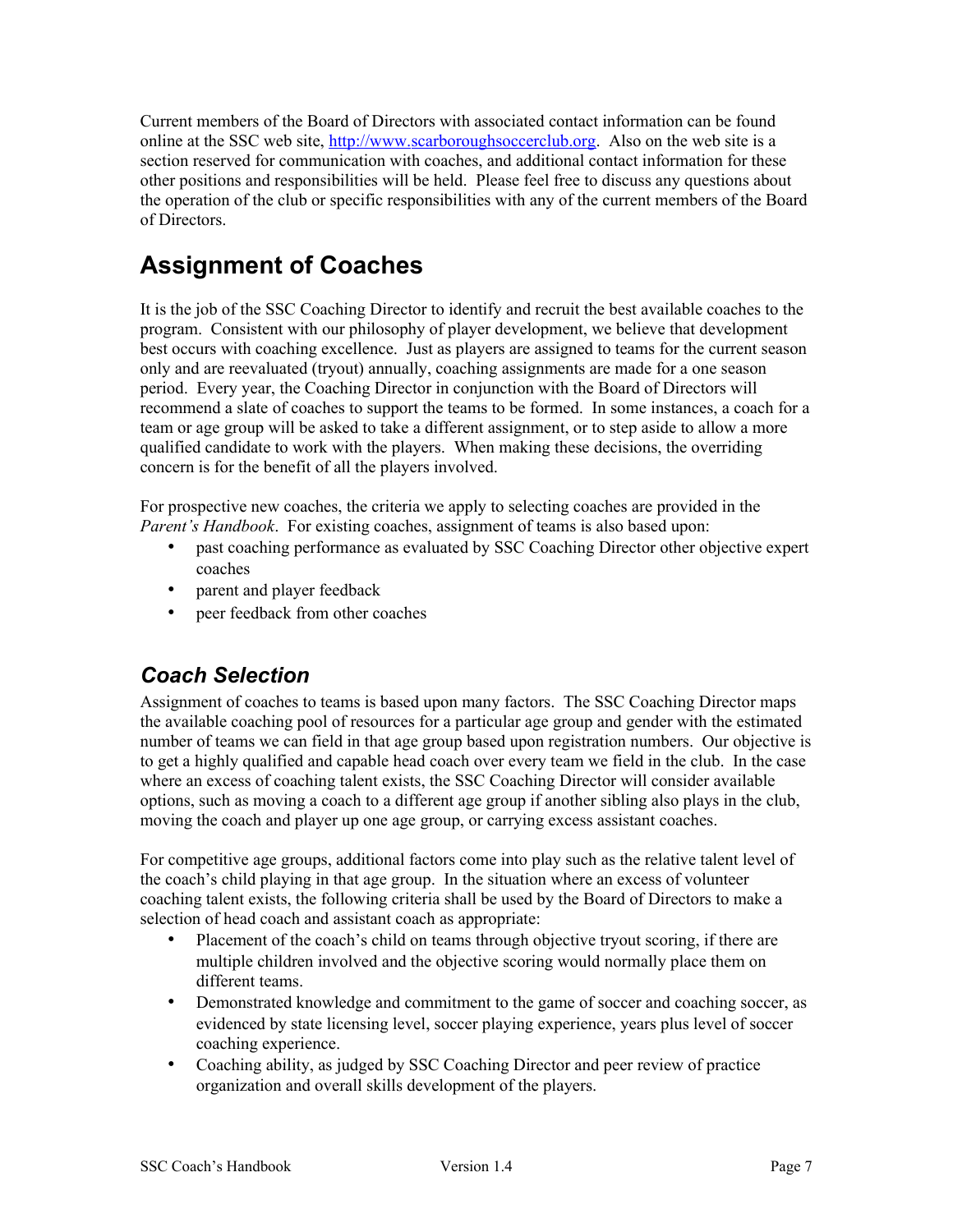- The ability to relate to players and parents, including feedback from both relative to ability to coach, consistent application of SSC philosophies, and clarity of decisions and actions relative to each player.
- Administrative ability, such as organization, timeliness, ability to schedule appropriate opposition, motivation skills, and communication.

Just because a coach has been involved with a team or age group for a number of years is not a firm guarantee that coach will continue with the team, if in the judgment of the Coaching Director and Board of Directors there is a different coaching combination that would better help the players develop overall. Please also note that "wins and losses" is purposely not emphasized in the list above, consistent with a player development mission overall. The SSC Coaching Director shall make the final recommendation of coaches to the Board of Directors, with the final authority to decide on the particular coaches belonging to the board overall. Based upon that approval, coaches and assistants are placed on the official state roster by the SSC Registrar.

In general, we strongly discourage two existing, qualified head coaches from combining to coach a single team. Our objectives are best served by getting the highest quality coaches over the greatest number of players. An exception to that shall be when the children of two qualified head coaches both score high enough in tryouts to make a Champions Cup team. The SSC shall not require one coach to move to the Classic Cup team unless that coach agrees to do so for the benefit of all the players involved.

## <span id="page-7-1"></span>*Quantity of Coaches*

The SSC requires one person be appointed "head" coach (or age group director) for each team. The head coach is ultimately responsible for overseeing the development of all the players on that team. The head coach may delegate certain responsibilities, but is viewed by the club as the single focal point for the development of the young athletes that form that team.

Each head coach may appoint one and only one "assistant" coach for each team. At any SSC game or tournament function, not more than two coaches may be on the sideline. This is done to limit the "chaos" that often ensues otherwise. If the head or assistant coach is unavailable, a "deputy" coach may fill in for that practice or game if and only if they have successfully completed the Risk Management process, and with the permission of the head coach and remaining coach. If both the head coach and assistant coach are unavailable, then the practice or game must be rescheduled.

Head coaches may request a particular assistant coach work with them, but the SSC Board of Directors reserves the right to reassign assistants to meet the objectives of the club overall. In all cases where selection of team is done based upon ability, the assistant coach's son or daughter must earn a spot on the team rightfully. Any "deputy" coaches have no standing in terms of team selection to be offered a spot on any particular team.

# <span id="page-7-0"></span>**Coaching Roles**

The SSC supports the following coaching roles within the club. Not all roles apply in each age group or for each season.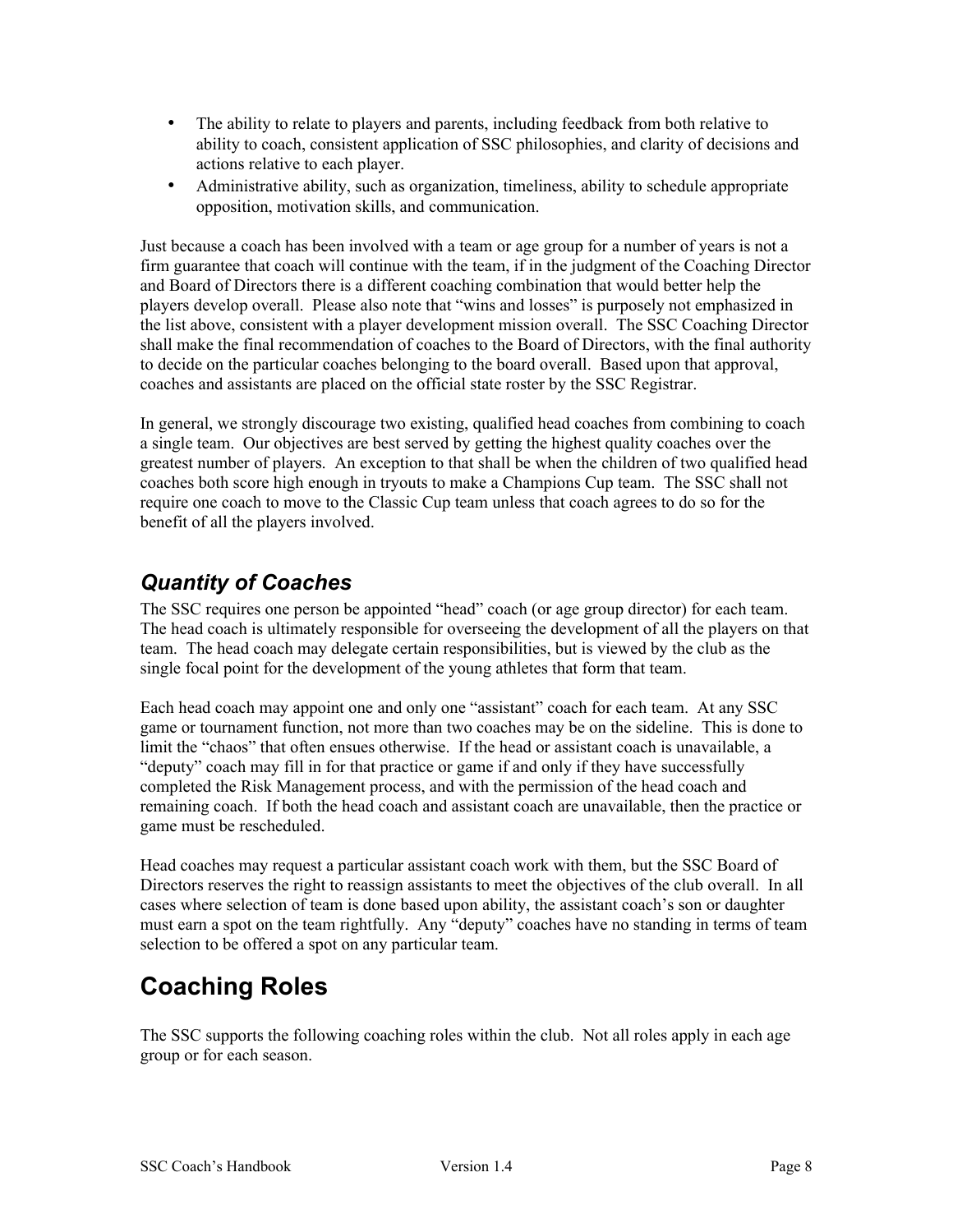## <span id="page-8-4"></span>*Director of Coaching*

This Board of Director position is usually held by an experienced and highly trained coach within the club. This person has the primary responsibility to improve the overall coaching talent within the club, and is the primary resource to the other coaching positions in the club.

# <span id="page-8-3"></span>*Head Coach*

The head coach is the person appointed by the SSC that is responsible for overseeing the overall operation of an individual team and the development of all players on that team. The primary responsibilities of the head coach are described within this document, but include assisting with clinics, communicating with players and parents, scheduling opponents, planning and executing practice plans, as well as traditional coaching duties.

# <span id="page-8-2"></span>*Assistant Coach*

The assistant coach performs a subset of the head coaching duties as delegated by the head coach or age group director. They share the responsibility for development of all the players on the team, and fulfill the head coaching duties if the head coach is unavailable.

# <span id="page-8-1"></span>*Coaching Mentor*

This is an experienced head coach appointed to help a less experienced head coach in a variety of ways including suggesting talent-appropriate opponents, offering coaching technique tips, assisting with development of practice plans, and advice or guidance on general club operations. In this document, there is frequent reference to consulting the SSC Director of Coaching (SSC Coaching Director) for more information. In virtually every instance, a Coaching Mentor can be consulted instead if that is more convenient for you.

# <span id="page-8-0"></span>**Expectations**

Regardless of the coaching position, there are common expectations the SSC has of its coaching staff, most of which are "common sense" expectations. Failure to meet these expectations can be a reason for dismissal from the club.

Expectations include:

- Coaches are expected to be as committed to coaching as the players are committed to playing. Coaches that are consistently absent or unable to make the time commitments necessary to perform the job are not serving the club and the player development mission.
- Coaches are expected to be positive role models for our players. Behavior which would not be tolerated in players will not be tolerated in our coaches. All coaches should review SoccerMaine's coaches code of ethics.
- <http://soccermaine.com/coaches-code-of-ethics/>
- Coaches shall conform to the policies and philosophies of the SSC. Coaches that wish to coach in programs that offer radically different approaches are free to seek opportunities outside of the SSC.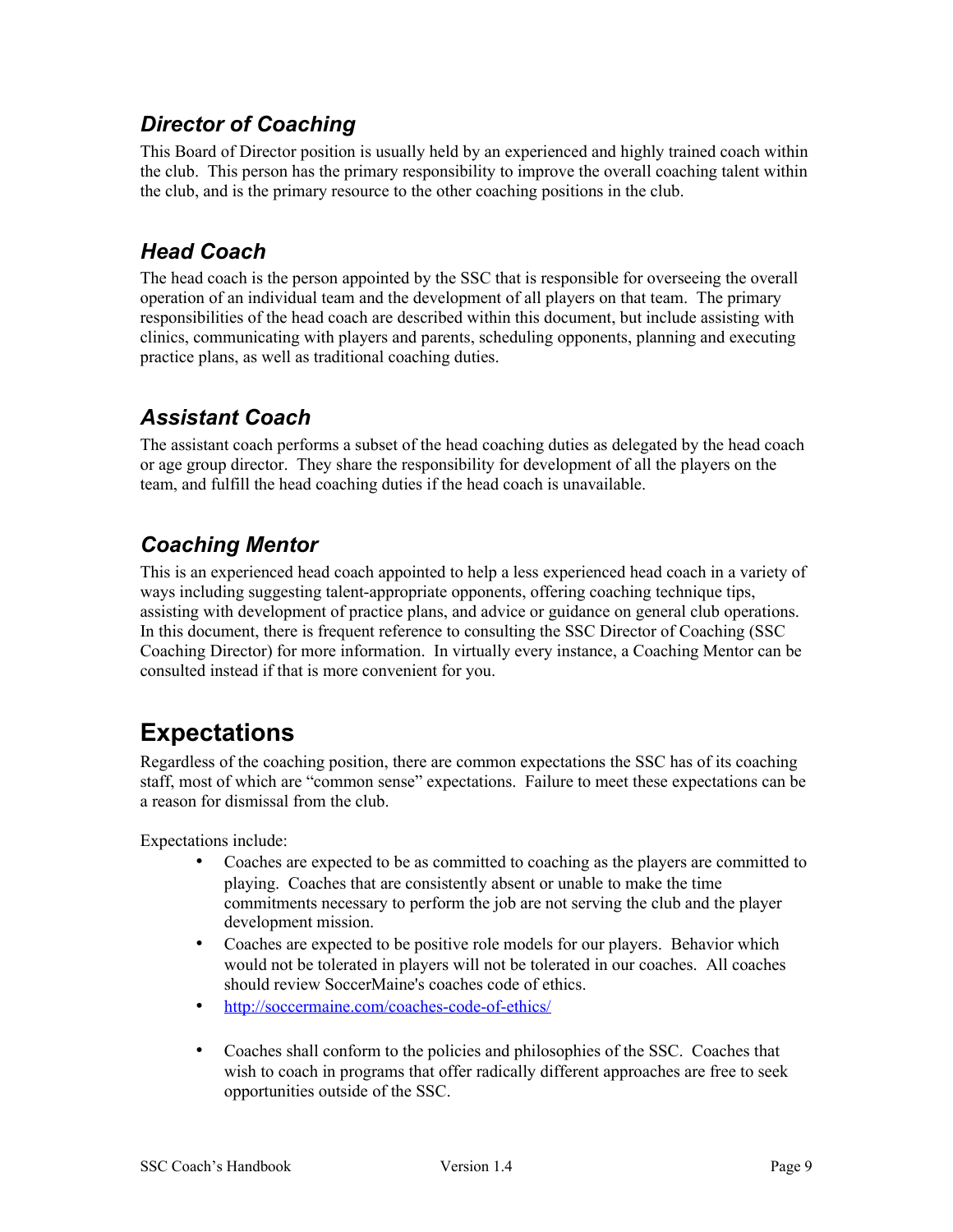- Coaches are expected to curb personal desires to win games, and focus on player development. A coach's desire to win a particular game shall not outweigh the benefit of developing players, young athletes in general, and the principles of good sportsmanship. Please note that we are not telling our coaches not to try to win a particular game, but to balance that effort against the player development mission we carry.
- Coaches will behave in an ethical manner at all time, and not knowingly violate the FIFA Laws of the Game or Soccer Maine rules regarding player eligibility, tournament rules, recruitment, or additional requirements as may be established in the future and as described in the appropriate Soccer Maine Coaching Handbooks.
- Coaches are expected to communicate openly and honestly with parents, players, and SSC Board members.
- Coaches shall treat all players equally, fairly, and without bias within the guidelines and policies we have adopted. Coaches will not single out individual players for ridicule or in any way intentionally encourage players to exit the Soccer Club for reasons not approved by the SSC Board of Directors.
- Coaches will not put their needs or the needs of their children on the team ahead of the needs of the entire team. Preferential treatment of the coach's own child is unfair and prohibited.

If a coach is found to be in violation of the above expectations, the SSC Director or Coaching or other board member will work with the coach to bring him or her into compliance. Consistent or flagrant violation of these expectations will result in referral of the coach to an SSC board appointed disciplinary committee, which will recommend a course of action to the Board of Directors up to and including removal from the SSC club and banishment from coaching within the club.

# <span id="page-9-2"></span>**Getting Started**

Being a new coach can be overwhelming at first, but there is an extensive support structure behind you to help make the process easier. All coaches new to Scarborough Soccer Club, and certain returning coaches based upon age group, will need to accomplish the following tasks.

# <span id="page-9-1"></span>*Risk Management Application*

Soccer Maine requires all soccer volunteers that come into contact with the players and youth involved in the sport to complete a Risk Management Application. This application is used to validate against sex offender registries and other known, public data bases to help protect the youth involved in our sport. Completing this application is mandatory every two years.

# <span id="page-9-0"></span>*Coaching Certification*

It is a Soccer Maine requirement, and Scarborough Soccer Club policy, that all coaches must be certified at the appropriate age group level. Coaches that are not certified will not be permitted to be on the sidelines at Soccer Maine sponsored tournaments and festivals. Each team may only have two coaches on the sidelines, but must have at least one or will be forfeited from the competition. Coaches should retain their proof of license and carry this document along with player passes to all such tournaments. For coaches that achieve certification near the tournament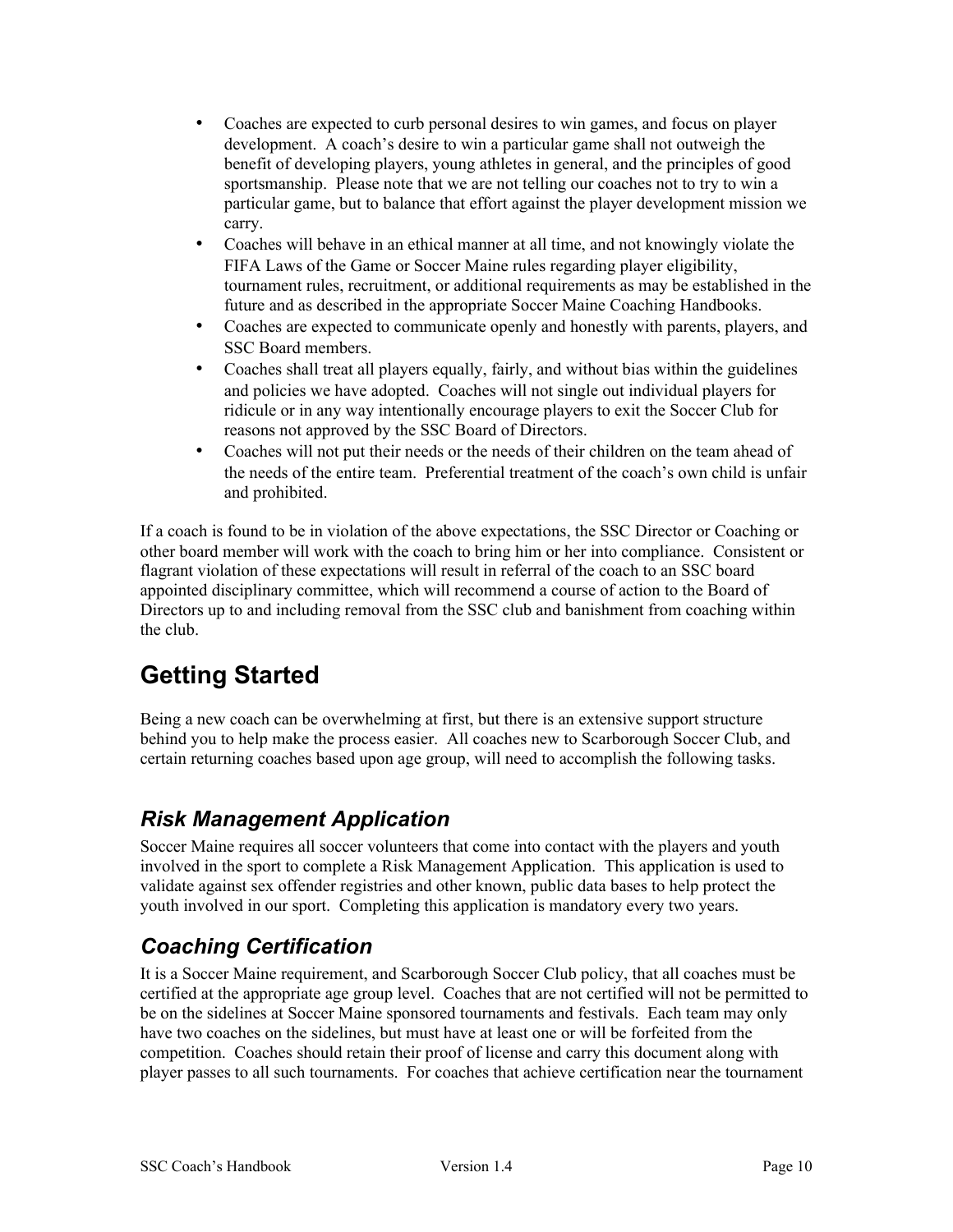date, please make arrangements with the certification class leader to obtain a letter indicating successful completion of the course in lieu of the proof of license.

Certification is managed by Soccer Maine, and classes are held at times and locations of their choosing. The SSC Board works with Soccer Maine to ensure sufficient classes are held in dates and locations convenient to Scarborough, but as a club we do not control these decisions.

#### <span id="page-10-2"></span>**Courses**

Certification level requirements are:

| Age      | License          | <b>Description</b>                                                          |  |
|----------|------------------|-----------------------------------------------------------------------------|--|
| Group    |                  |                                                                             |  |
| U9 &     | U10              | A four hour course that addresses the most basic of situations and skills   |  |
| U10      | Youth            |                                                                             |  |
|          | Module           |                                                                             |  |
| $U11$ to | $E^{\prime}$     | A sixteen hour course, often taught in four 4-hour segments, that teaches   |  |
| U14      | License          | basic skills and tactics, with field time mixed with classroom exercises.   |  |
|          | $\mathrm{``D''}$ | A forty hour course, including a field examination that must be passed to   |  |
|          | License          | achieve the license, which covers advanced tactics. After receiving a "D"   |  |
|          |                  | license and selected as Head Coach of a team, the player fee for your first |  |
|          |                  | child in the club will be waived.                                           |  |

The E license course has a prerequisite the U10 Youth Module. The D license course has a prerequisite the E license course. Coaches should retain their license information and provide a photocopy of successful course completion to the SSC Registrar.

#### <span id="page-10-1"></span>**Enrollment**

To find the current certification course schedule, and to get enrollment information, first visit the Soccer Maine web site at:

<http://soccermaine.com/current-coaching-courses/>

As course announcements are sent to the club presidents, these e-mail messages will be forwarded to all the coaches involved.

#### <span id="page-10-0"></span>**Completion**

All education courses need to be completed prior to participation in Soccer Maine festivals and championships, which are normally contested from mid-October to early November.

You must attend all segments of a course to complete certification. However, with prior permission of the course instructor, you may miss one session and make up that same portion of the agenda at a different location. If you need to have this flexibility, you must work with the class instructor directly.

To help us track certification attainment, please notify the SSC Registrar via e-mail when you have successfully completed any course, and provide a photocopy of your certificate as soon as you receive it.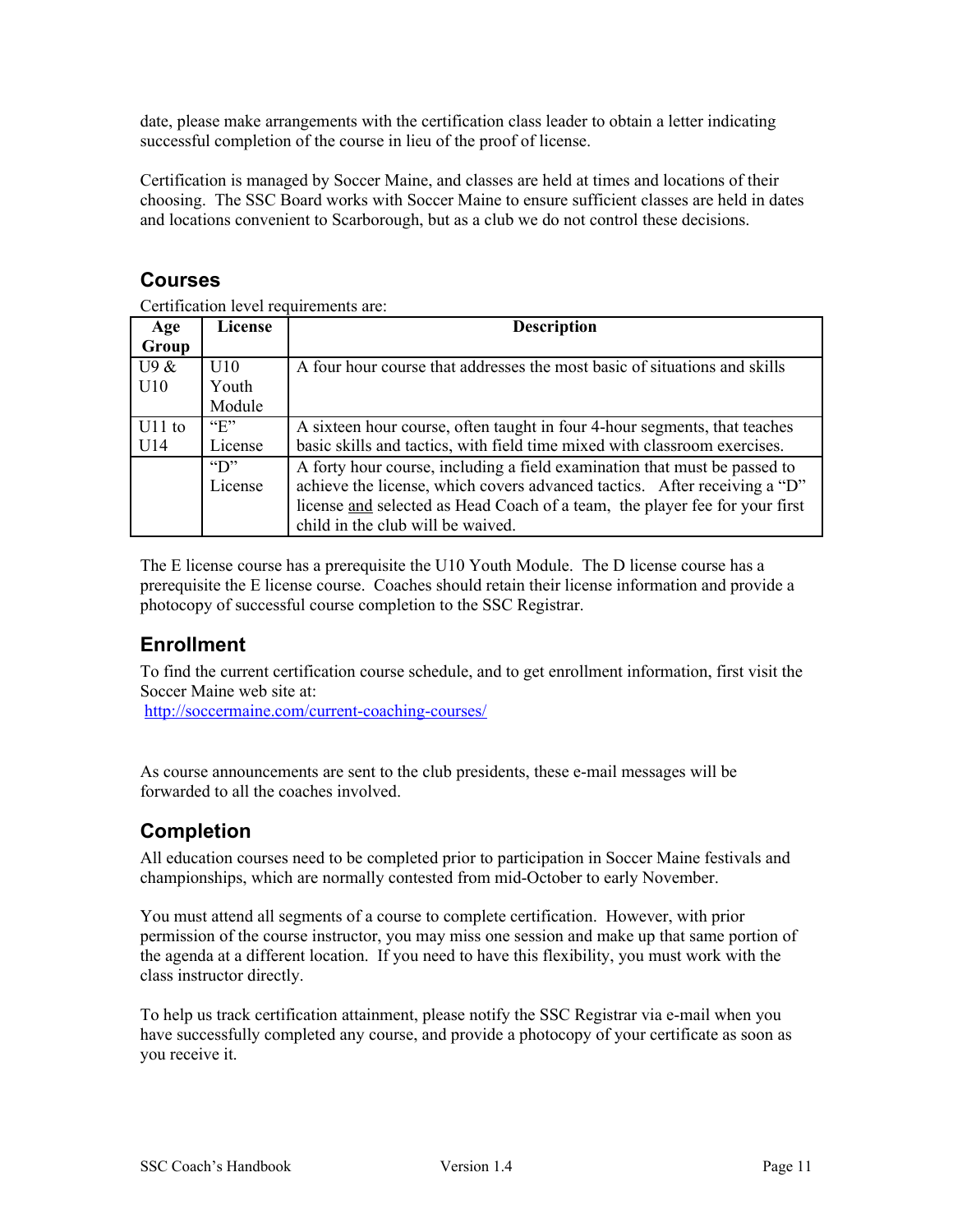#### <span id="page-11-3"></span>**Reimbursement**

The SSC will reimburse you for the cost of these courses if you are appointed as a coach for the particular age group. Please note that the SSC will not reimburse you for taking courses above your current level (e.g. taking an E license course while still a U10 coach), unless you have the prior approval of the SSC Coaching Director.

If you need an advance to pay for a course, you may request the proper amount from the SSC Treasurer.

#### <span id="page-11-2"></span>**Advanced Licenses**

While not required by Soccer Maine or the SSC, there are many additional levels of licensing available to coaches. In keeping with the SSC philosophy of attracting and training top level coaching talent, the SSC funds a limited number of "D" license courses for coaches in the club. If you are interested in becoming D license certified, contact the SSC Coaching Director to find out if budget exists for the SSC to pay for the license. D license course information in Maine is posted to the same web site location as noted above, however many of these courses are offered out of state as well.

As an incentive to promote advanced education, the SSC has adopted a policy of refunding the equivalent of the first child tuition annually for all D-licensed head coaches, D-licensed age group directors, and D-licensed Director of Coaching. This credit applies to the season once the Dlicense is earned. If the D-license is earned mid-season, the Board of Directors shall have the authority to grant a full, partial, or no refund depending upon what point during the season the license is earned.

This credit is not applied to D-licensed assistant coaches. Also, there is no direct payment of the player fees to a D-licensed coach that doesn't have any child in the club. For questions concerning application of the fees for D-licensed head coaches, contact the SSC Treasurer.

# <span id="page-11-1"></span>**Tryouts, Team Selection, & Player Notification**

## <span id="page-11-0"></span>*Tryouts*

The SSC Coaching Director determines the dates, drills, scoring method, and roles needed for all SSC tryouts. Tryouts are normally held early spring every year.

Past coaches will be asked to communicate tryout information to all parents, usually via an e-mail distribution list. All coaches should contact players, who in the opinion of the coach show soccer aptitude, a willingness to learn more, and a desire to play at a more competitive level, and provide them appropriate information about the SSC and the tryout dates.

All coaches are expected to attend all age-appropriate tryout sessions if requested by the SSC Coaching Director. The SSC Coaching Director will appoint coaches to serve in one of several capacities:

• Evaluator – These coaches are responsible for evaluating and grading each of the players in a particular age group. There are two types of evaluators. Independent evaluators are those coaches invited by the Coaching Director to grade the players for an age group that they do not coach nor have children playing in. Age group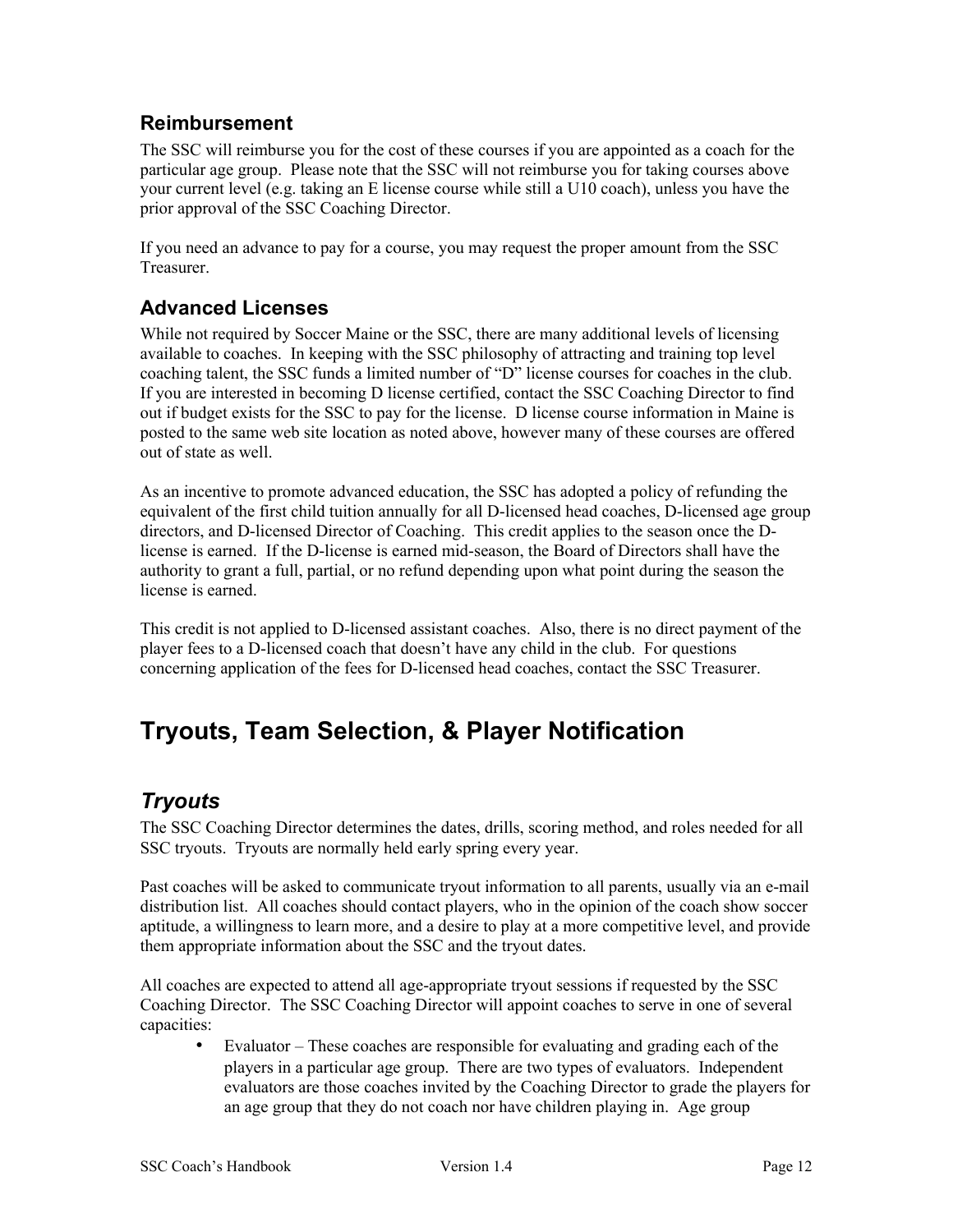evaluators are those coaches invited by the Coaching Director to grade the players for the age group they coach. The SSC may use either or both independent and age group evaluators to get multiple evaluations of the players to help best assess the overall capabilities of the players. This is more critical at the U12 and higher age groups, where separation of players by ability level is performed. In general all evaluators are the more experienced and more highly certified coaches within the club. The SSC may also use evaluators from outside the club. Instructions for scoring the tryouts will be provided to all evaluators as the tryouts approach.

- Drill Leader These coaches are responsible for organizing the players and helping them execute the specific drills associated with the tryouts. Coaching should be kept to an absolute minimum, allowing the evaluators to judge core skills and playing ability. The drill leader is responsible for ensuring all players have an equal opportunity to be judged, for making sure different combinations of players are frequently used, and for explaining the drills and refereeing the associated games as they are executed.
- Administration These coaches will assist board members and others with tasks such as registration, meetings with parents, recording scores, and any other organizational tasks that may need to be done at the field.

## <span id="page-12-1"></span>*Evaluations*

Evaluators must turn in all scores, and these scores will be computed by an appointed board member. Because of past issues with scores becoming divulged to players, who then use them as a point of ridicule in the worst of situations, the scores are confidential and individual scores are kept to the Coaching Director, President, and Vice Presiden only. This group may, in specific instances where a right to know outweighs privacy concerns, share limited information with addition SSC personnel as required. The scores shall be used only for the purpose of team selection. It is expressly forbidden to share scores with individual players or parents. If questioned about the score of a particular player by that player or his/her parents, you may refer them to the Coaching Director who will discuss in general terms their relative positioning compared to the age group as a whole, and the strengths and weaknesses for this player as determined in the tryout. The Coaching Director will not make comparisons to other specific individuals and their scores, nor make comments on the relative strength and weaknesses as determined in the tryouts of other players. The Coaching Director will not indicate which evaluators scored the player highest or lowest, but may indicate the general degree to which the tryout scores were alike or dissimilar without revealing how individual evaluators scored the player.

## <span id="page-12-0"></span>*Team Selection*

Head coaches will participate in the team selection process in certain defined instances. For the U9 through U11 age groups, team selection will be done by the board to balance teams. This may mean a coach has substantially different players than the previous year. Head coaches will receive team rosters and may raise concerns at that point with the Coaching Director and Registrar. However, only significant and tangible reasons to force a roster change will be considered. Changes for convenience, friendships, or other factors not related to our team selection criteria will not be entertained. Assistant coaches may participate in the absence of the head coach only.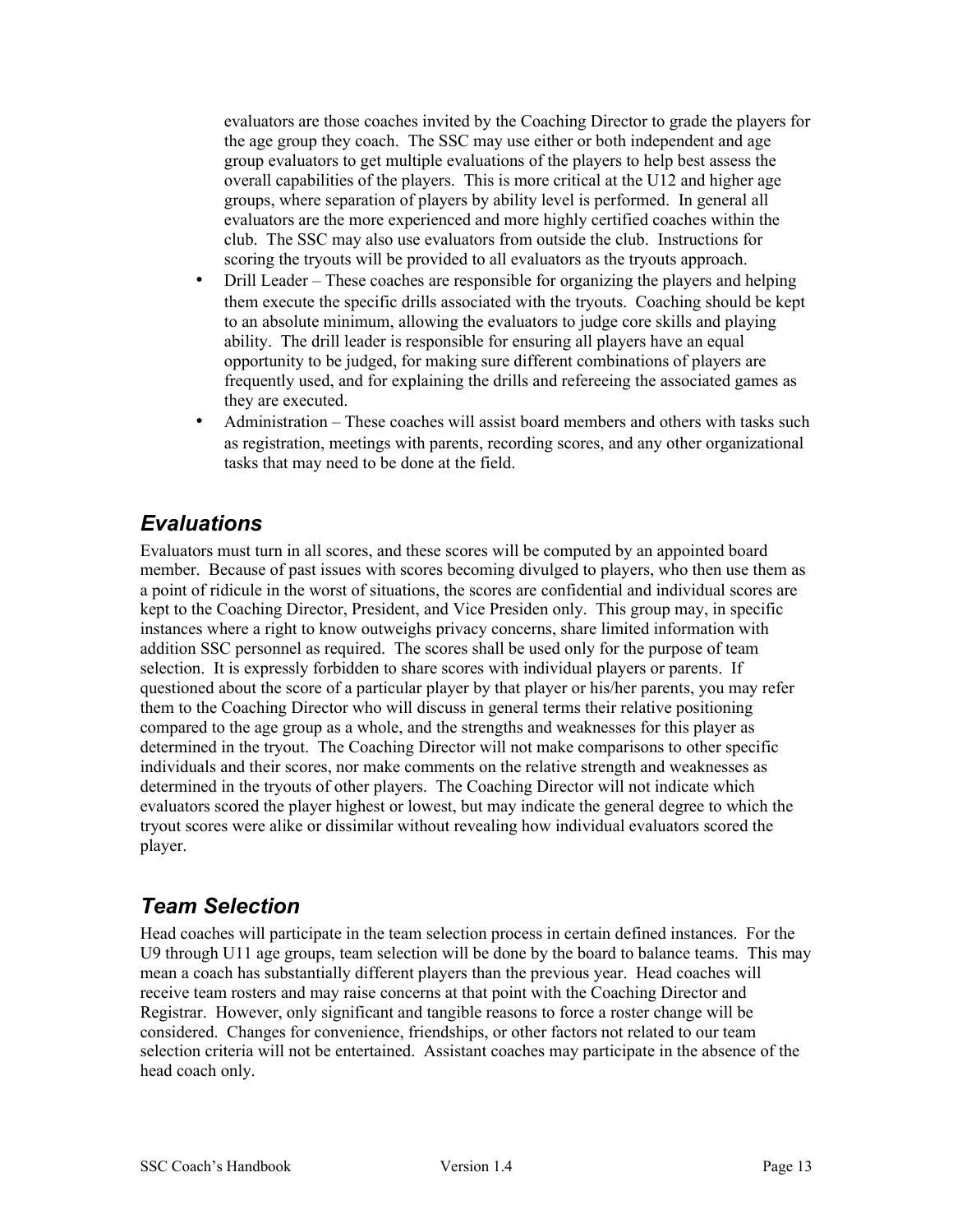Team selection for U12 and up will be based on tryout score. Initial rosters are two fewer players than the final roster. Head coaches are given the opportunity to select the final two players from the remaining pool of players. This allows them to add a goalie, an injured player, an overlooked player , or their own child to their roster.

Team selection will be facilitated by an assigned SSC board member, and will be conducted in a method of the Board's choosing to be consistent with the selection philosophy for the age group. Specific information will be provided prior to the team selection meeting. Team selection is targeted to be completed no later than two weeks upon the completion of tryouts.

Final approval for all teams and the associated selection of players rests with the Board of Directors. Upon the completion of team selection, the Board will set a date to approve the teams as selected or make necessary changes. Coaches should not communicate selection information to players until notification from the Board has been received.

#### <span id="page-13-2"></span>*Notification of Players*

Final team selection will be posted on the Scarborough Soccer Club Website: [www.scarboroughsoccerclub.org](http://www.scarboroughsoccerclub.org/)

Though the club tries to place every child on a team, cuts are sometimes necessary. In the event of this the Director of Coaching will communicate with the player's family prior to teams being posted.

# <span id="page-13-1"></span>**Organizing for the Season**

There are several activities involved in planning your season and preparing for the first set of games. These tasks can be done in any order, but all are important items to accomplish.

## <span id="page-13-0"></span>*Team Administrator*

While the Board of Directors tries to simply many of the administrative tasks and offload our coaches, there is a certain amount of communication and coordination that must been done by each team. Appointment of a good volunteer team administrator can offload the coaches and improve the flow of communication. Ideal qualities in the team administrator are:

- Willingness to perform the role
- Communication skills
- Organization skills

The tasks offloaded to the team administrator vary by team and head coach, but may include:

- Coordination of volunteers for tournaments
- Dissemination of directions, schedules, and team communication
- Reporting game results to the league
- Coordination of team pictures and banquet activities
- Planning team meetings and end of season gathering, if desired
- Gathering of necessary paperwork
- Distribution of uniforms, merchandise, and other items ordered through the SSC
- Collection of coaching items needed for the season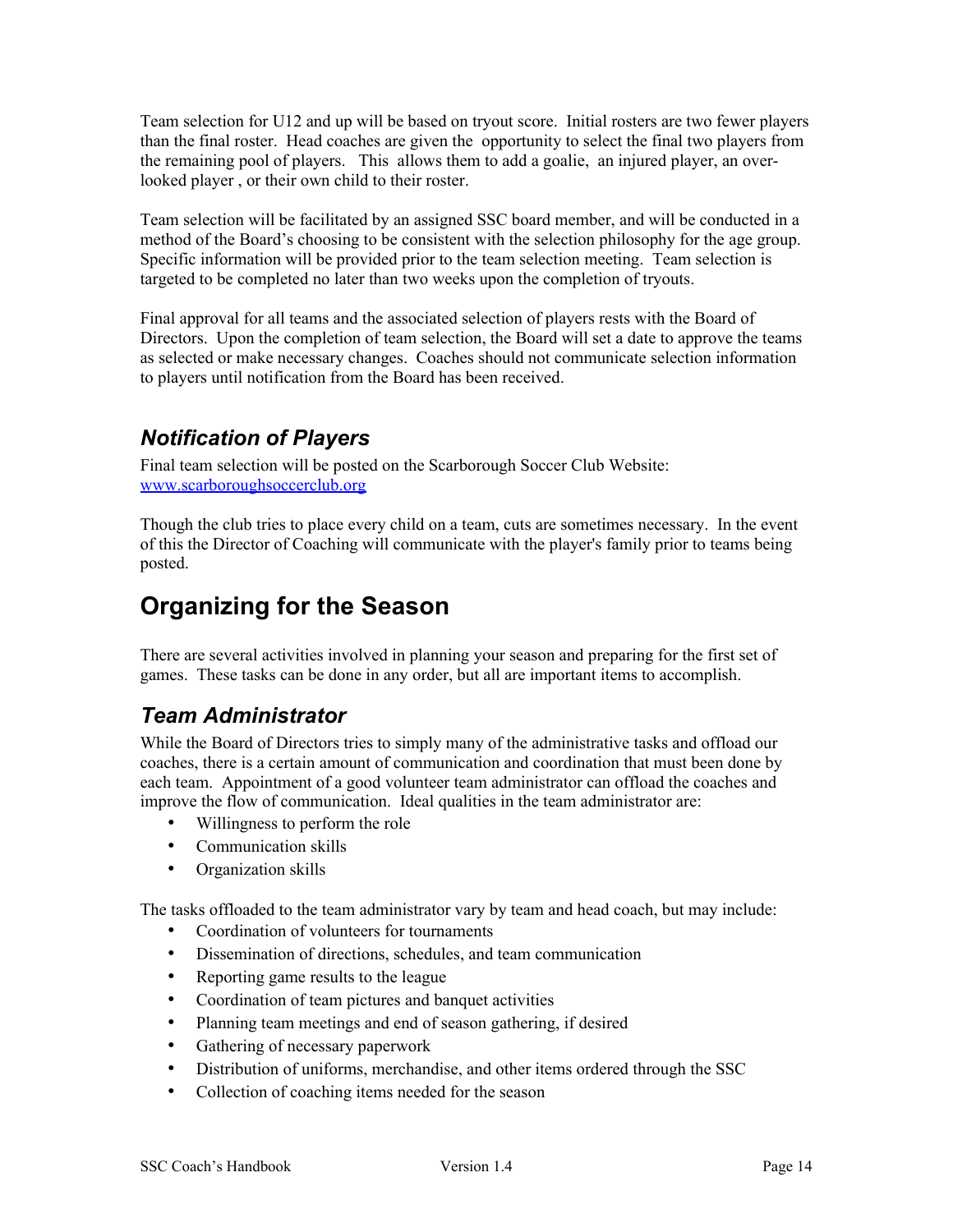## <span id="page-14-1"></span>*Collecting Contact Information & Reconfirming Commitment*

The SSC Registrar will provide you with much of your team contact information, but when calling and notifying the players on your team it is a good idea to gather and validate information such as e-mail addresses, name spelling information, addresses, and additional phone numbers. On occasion some players try out for the SSC, and subsequently decide not to commit to the club for the season for one of many possible reasons. For this reason, it is a good idea to validate as you call that the player is committed to playing the season.

The contact information should be retained by you, allowing you to build a distribution contact list in e-mail. You may also wish to provide this to your team administrator, so they can manage the overall communications if you so desire.

If you learn of any players that drop from the program after team selection, please notify the SSC Registrar as soon as possible. The SSC incurs fees for these players in Soccer Maine registration fees and uniform orders if this information is not captured in a timely fashion.

#### <span id="page-14-0"></span>*Selection of Tournaments*

The SSC traditionally funds every team to participate in four tournaments every year. This level of participation in tournaments is unmatched by most other clubs. The tournaments are:

- 1. Our own Lobster Classic 4v4 Tournament, which is played in August.
- 2. Labor Day Tournament of coach's choosing. Traditionally the SSC sends many teams to Cumberland, ME for their annual Kickoff tournament and Londonderry, NH for their Labor Day tournament. We have sent some teams to other events as well. The SSC Coaching Director will provide you more information on available tournaments at an appropriate coach's meeting.
- 3. Columbus Day Tournament of coach's choosing. Traditionally the SSC sends many teams to Falmouth, ME for their tournament, to Sanford, ME for their tournament, Gray New Gloucester Patriot Tournament, and to York, ME for their Harvest Cup tournament . The SSC Coaching Director will provide you more information on available tournaments at an appropriate coach's meeting.
- 4. U10 Festival, U11 Festival, Champions Cup , or Classic Cup tournaments.

You do not need to do anything to be entered into the Lobster Classic. As this is the SSC's primary fund raiser, we allocate teams to fill in brackets and round out the tournament. More information the Lobster Classic is described later in this document.

For both Labor Day and Columbus Day, head coaches should notify the Coaching Director of their desired tournament selections as soon as possible. An appropriate board member will complete the tournament application on your behalf and send the required payment to secure a spot. As many of the popular tournaments fill quickly, making a timely selection of tournaments is very important to ensure you enter the tournament of your choice. Once entered, the hosting tournament organization may contact you with requests for additional information, such as mailing in a player roster in advance of the tournament, providing record and strength of schedule information, and providing other information. You should respond to these items directly, and seek assistance from the SSC Registrar if unclear on what is being requested.

Because of the travel involved and our team selection philosophies, we prohibit U11 and younger teams from traveling to any SSC funded out of state tournaments without approval of the board. At U12 and higher, one tournament may be out of state if desired and funding approval is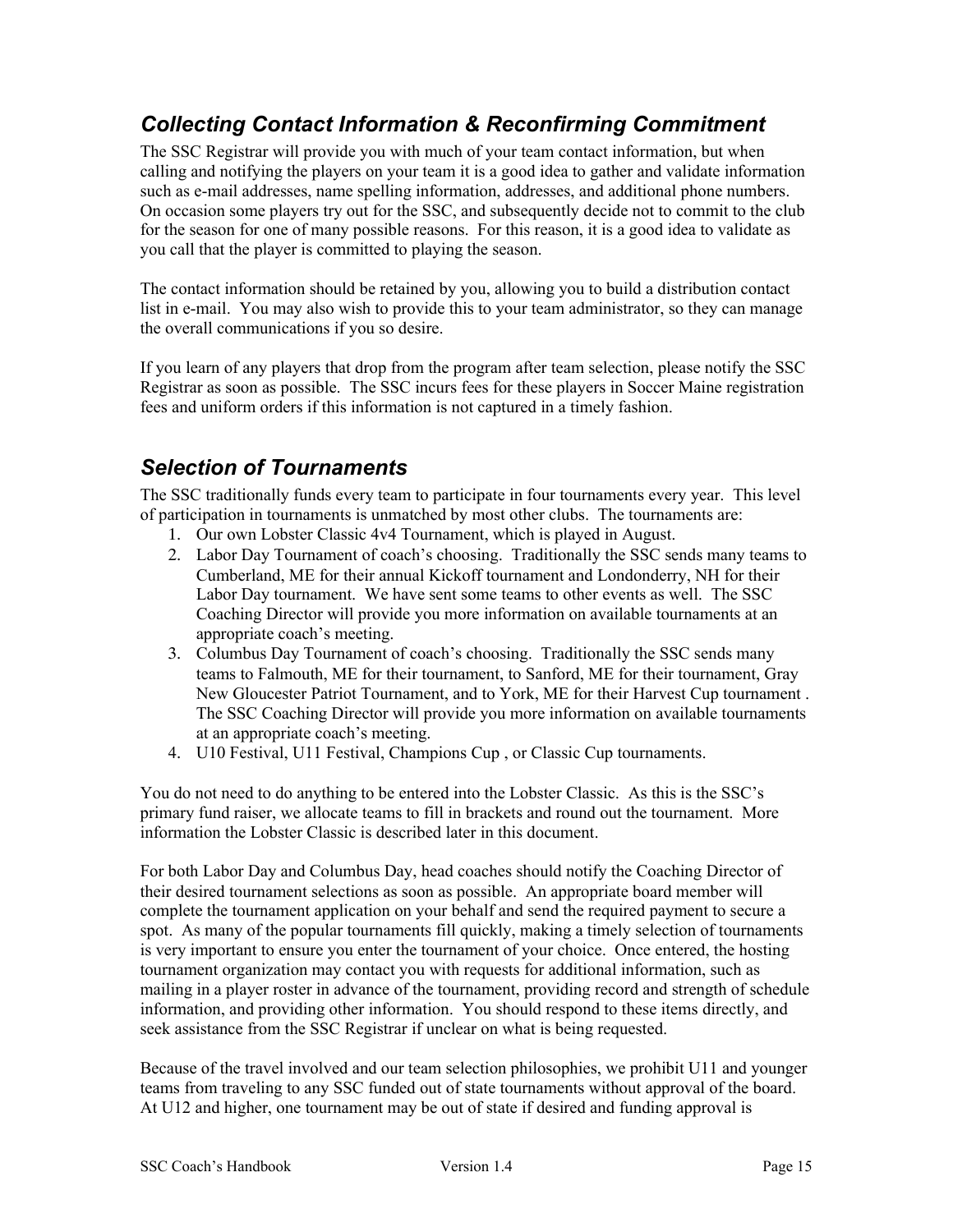obtained. Exceptions for two out of state tournaments are granted rarely, but may be considered under certain circumstances. The SSC Coaching Director or the assigned coaching mentor can help advise you on appropriate tournament selections among the available options.

To complete the season, all U9 and U10 teams are automatically entered in the Soccer Maine sponsored U10 Festival. This non-results oriented tournament completes the season for all teams in this age bracket. Likewise, the U11 teams are automatically entered in the Soccer Maine sponsored U11 Festival. The festivals are held at different host clubs over time, and frequently are different weekends of the season. Coaches of teams in these age brackets do not need do anything to be entered into a festival.

For U12 and higher, a state championship tournament exists for tboth the Champions and Classic Division. Throughout the season scores are kept for these teams and they are then seeded at the conclusion of the season. All teams qualify for the tournament. Four host sites are selected throughout the state for the preliminary rounds of play-offs. A single winner from each site will advance to the State semifinal.

More information on the tournament structure and rules can be found in the Soccer Maine Fall Classic Handbook.

#### <span id="page-15-1"></span>*Game Schedules*

There are games that are organized by Soccer Maine on your behalf that are played against opponents within a league to which you are assigned. These are considered League Games, and are normally scheduled for each of six Sundays of the regular season. Then there are games that you are free to schedule on your own against opponents of your choosing. These are Open Scheduling Games, and normally Saturday dates are left "open" for scheduling of these games. Each of these are explained in more detail below.

#### <span id="page-15-0"></span>**League Games**

To simplify arranging game schedules, Soccer Maine will take all the teams registering for a competition level (Champions or Classic Cup), an age group, and gender, and break them into up to four leagues. These leagues will consider geography, but in some instances, such as "U13 Boys Classic Cup", it is possible that the "league" will consist of teams from across the entire state due to the limited numbers. Leagues normally will consist of four to seven teams per league, depending on the overall registration numbers across the state. Soccer Maine will appoint a "league director" who will be responsible for creating and publishing a league schedule. That schedule will be given to our club, and the SSC cannot control the teams formed as part of the league, the order of teams played, or the location of play.

League schedules should be created and published roughly mid-August. The most current information on league composition can be found in the appropriate Soccer Maine *Fall Travel League Handbook*.

Within each league, Soccer Maine will establish an appropriate game schedule for all six Soccer Maine approved weekends of play, which begins the weekend preceding Labor Day going up to the first weekend of league playoffs, excluding Labor Day and Columbus Day weekends. League games are scheduled on Sundays. Soccer Maine now allows games to be moved to the preceding Saturday, if both coaches agree to this change. If you wish to change a game date, you must communicate as soon as possible with the Club's field assignor.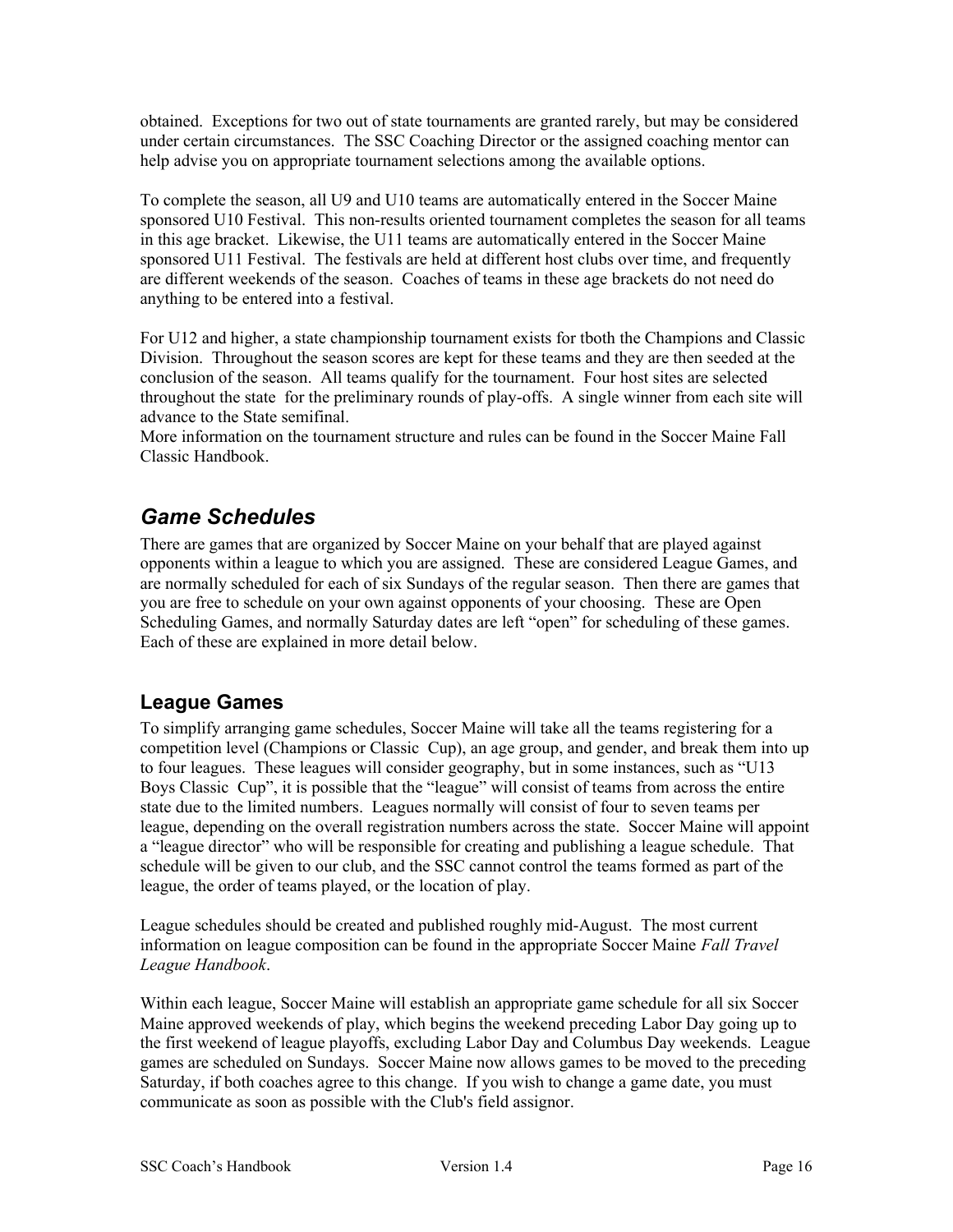The games times and fields will be set for you by the SSC Field Coordinator. Once established, the SSC Coaching Director or other Board member will forward you the schedule. The schedule must be played as provided. However, if you have any specific concerns about the schedule or wish to implement some schedule changes, then please consult the SSC Field Coordinator.

# <span id="page-16-2"></span>Additional Games/Friendlies

In addition to the Tournaments and District play, the SSC funds a limited number of additional games per team that can be chosen by the head coach. The number of additional games funded shall be communicated to you at an appropriate Coach's Meeting, or you may as the SSC Coaching Director for input. Currently the Club is funding 4 friendlies.

In general, U9 and U10 teams should find ten games, combined with aforementioned tournaments, to be a sufficient number of games. This also leaves these kids and parents some Saturday's free, consistent with the attention span and interest level of most 8 and 9 year old children. In general, U11 and U12 teams will want to schedule additional games with diverse opponents. As a club, we recommend ten games plus tournaments. In general, U13 and U14 teams will want to selectively add additional games. Remember most of these young athletes will also be playing Middle School soccer, and the approximately 14 game schedules that season entails. Try to pick selective opponents and space in free weekend days occasionally to provide time for these young athletes to recover and rejuvenate.

For advice on the number of additional games, and which opponents to target, speak to the SSC Coaching Director or your Coaching Mentor for assistance.

#### <span id="page-16-1"></span>**Means to Schedule Additional Games**

Means to find possible opposing coaches include:

- Speak to an experienced SSC coach in your age group, and ask them for contact information for other coaches they know that might be appropriate competition for your team. Likewise, you can attempt to combine games and opponents. For example, one U11 boys coach might agree schedule round robin games or "share opponents" for multiple Scarborough teams if all head coaches agree.
- Keep a list of age group coaches from the prior year, and call these coaches to find out if they still coach the team and would be interested in playing your team.
- Wait for the listing of coaches statewide to get published, and then contact these coaches.
- Go to the Soccer Maine web site [\(http://www.soccermaine.com\)](http://www.soccermaine.com/) and click the "Clubs" Online" link in the left navigation pane. This will bring you to a listing of the club web sites, and most provide a directory for their coaching staff online.

If all of the above fail, you can contact the SSC Coaching Director for advice. However, it is generally the responsibility of the head coach to find and schedule any additional games, if they are desired. Further, the SSC Board strongly encourages our U11 and up teams to use these additional games to play the most challenging teams you can find and schedule.

#### <span id="page-16-0"></span>**Schedule Home Game Fields & Times**

For district games, coordinating of home field locations and game times will be done on your behalf. For any of the additional games, if the SSC will be the hosting club, we need to ensure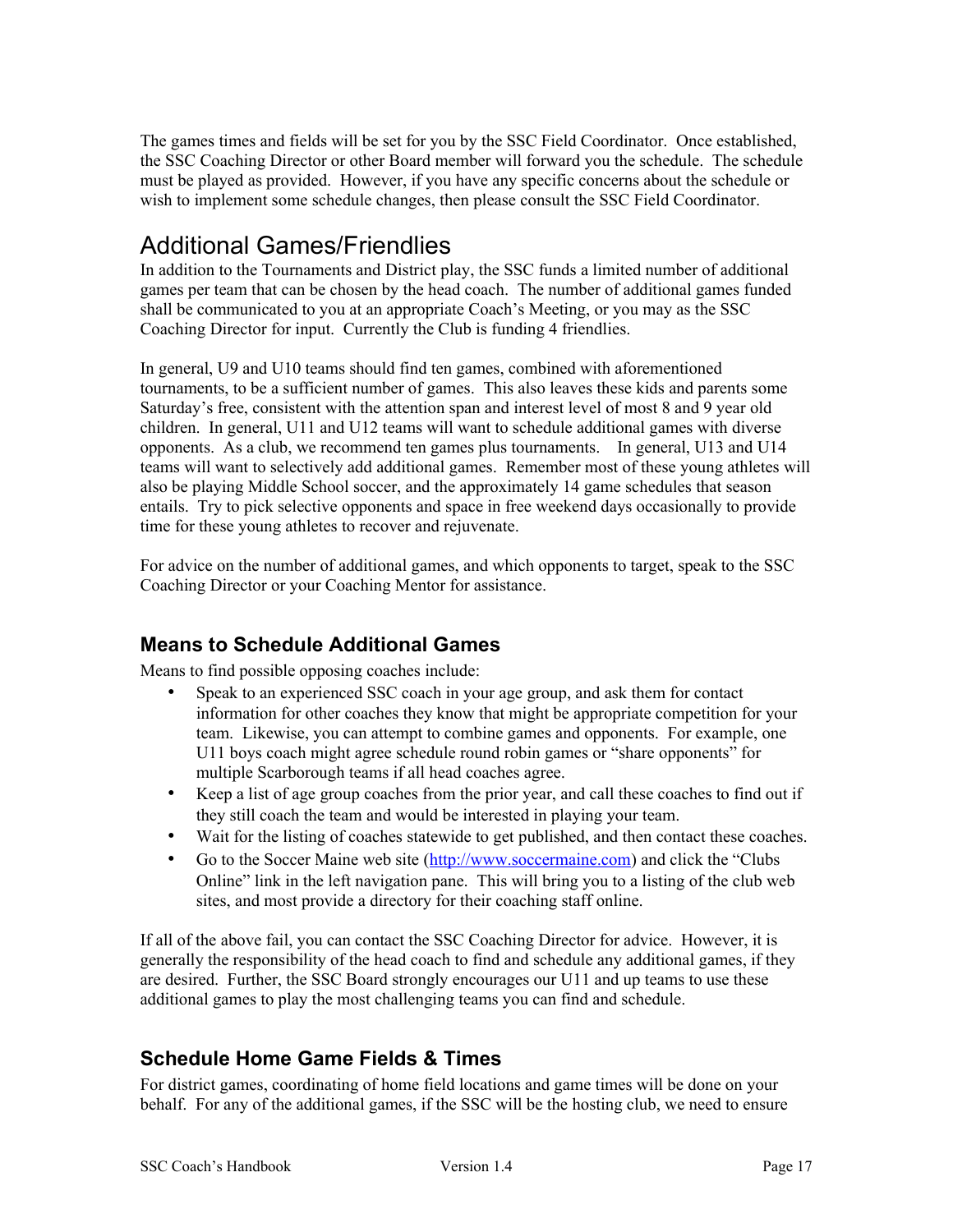adequate field space is available. The SSC Field Coordinator is the contact point for this. Provide the date you want the game to be played, the opponent(s), the number of games involved, and any known time restrictions. The Field Coordinator will attempt to honor all game requests, but on occasion more teams will request access to fields than we can support for a given date. In this instance, games will be honored first come, first served up to a team home game maximum, which is dependent upon the fields available and the number of teams using that type of field configuration in the club. After this maximum is reached, teams not yet at their maximum will be given a higher priority when conflicts arise. League games take priority over open scheduling games.

The Field Coordinator will set game times. Our field game times will fall into fixed blocks to maximize field use and the number of games we are able to support in a given day. While you may request certain times, the Field Coordinator will also organize game times to run games consecutively, which allows us to more effectively assign referees to multiple games and keep the facilities open.

Once the Field Coordinator has confirmed the game times with you, you should contact the opposing coach and provide them the game time and field location information. Home games are usually played at the following:

- U11 through U14
	- Peterson Field Saturday and Sunday
- U9 and U10
	- o Peterson--Saturdays
	- o Springbrook Sunday afternoon

Combined, the tournament games, district games, and additional games constitute the entire fall travel soccer season.

# <span id="page-17-0"></span>**Parent's Meeting**

One of the first activities for the coaching staff is to hold a meeting for the parents and the players combined. If the parents and players are all experienced with the SSC, this often can be more of a formality. If this is a new experience for all involved, it's a critical first introduction to the club.

At this meeting, you have several key duties.

- 1. Discuss your coaching qualifications. Explain what you personally hope to get out of the season, and how you will measure "success" in terms of our objective of player development. If appropriate, you can also ask the parents and the players to identify their objectives for the season.
- 2. Communicate your coaching philosophies. It is important that you explain how you will handle playing time, positional play, team dynamics and discipline, expectations of the players, and expectations of the parents.
- 3. Review the commitment expectations. Travel soccer is absolutely meant to be fun, but we also expect more in terms of attendance and involvement than Community Services. In particular, players are normally expected to be at all practices and games unless excused (illness, injury, academic priority). Parents are expected to bring players to events on time and perform assigned duties, such as 4v4 volunteer duties.
- 4. Tournament selections. In particular if choosing a tournament that requires an overnight stay in a hotel or significant travel, letting parents know that early is important.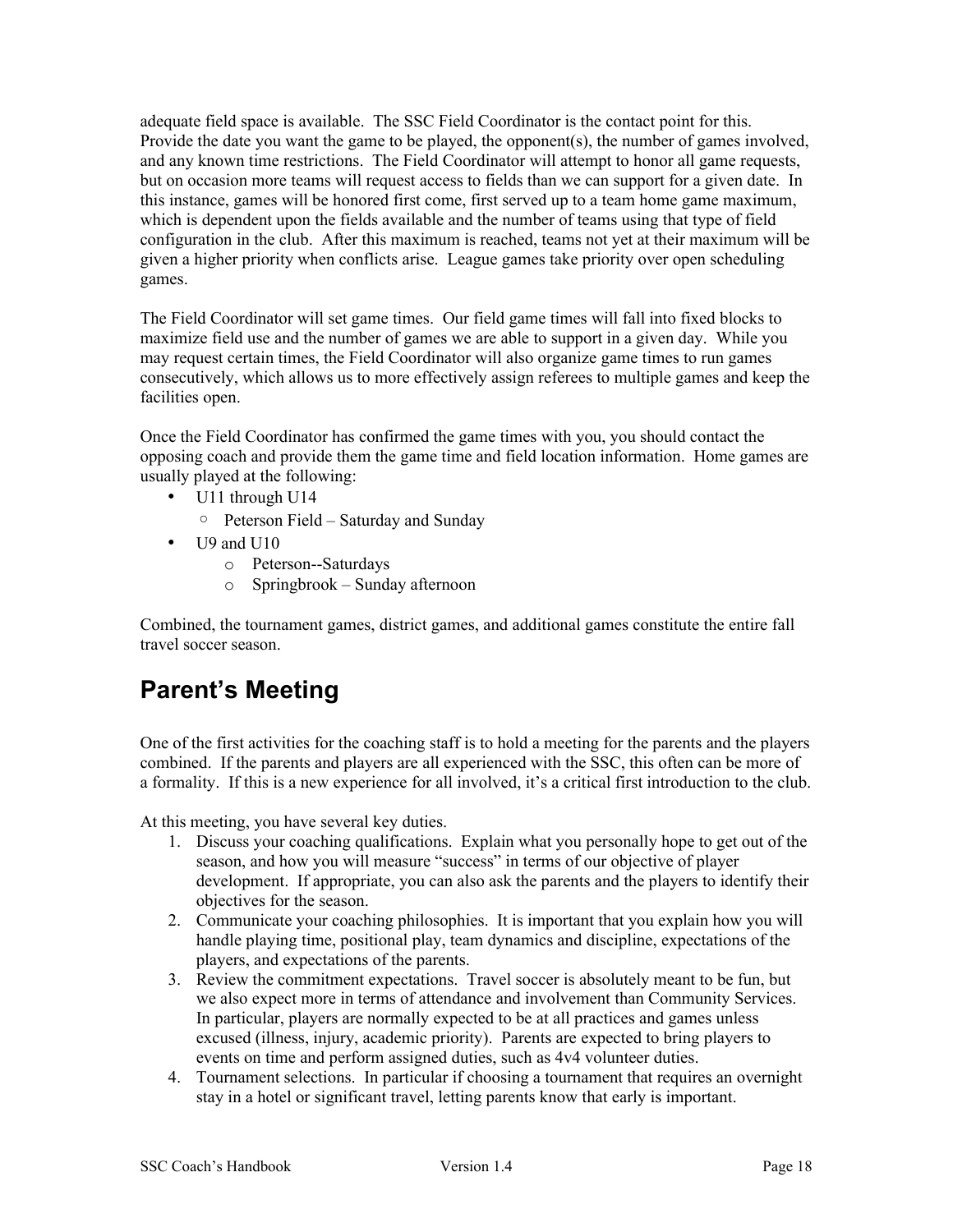5. More information. The Parent's Handbook and other information is available on the SSC web site. Questions should first be brought to your coach, and then to any Board member if the coach cannot resolve the issue for you.

We have provided a sample discussion outline on the following page, which can be used to help you build your own discussion agenda for the parents meeting.

#### **Parent's Meeting Agenda**

- 1. Collect contact information (parent names, e-mail, cell phones, etc.)
- 2. Welcome to Scarborough Soccer Club. We are a "travel soccer" club, under the Soccer Maine state organization, which in turn is a member of US Youth Soccer. We are a "competitive" program, with higher levels of commitments and expectations for our players, coaches, and parents alike.
- 3. Our mission is "player development", which is defined as helping each player reach their greatest soccer potential. We do this through extensive training and game experience using licensed soccer coaches augmented by paid soccer professionals.
- 4. Describe your soccer experience, goals, and objectives for the season.
- 5. U9 through U11, all games and tournaments are considered "non-result oriented." That means the players are all still competing hard to win, but as a coach staff we will still rotate kids around, and may not always have our "strongest" players in the right positions during games. No state champions are declared for these age groups. U12 through U14 do have state championships, and during tournaments we may attempt to "match up" and test our development of players in critical game situations.
- 6. Player and parent commitment is critical. We need the whole team at all practices and games, as often as possible. If you cannot attend a practice or a game for a valid reason such is illness, family emergency, unique academic (school) events, etc., please contact a coach as soon as possible.
- 7. Team practices will begin in early August. Our first tournament will be the Scarborough Lobster Classic in mid-August. We will also play in <<fill in>> Labor Day and <<fill in>> Columbus Day tournaments. Our regular season schedule should be out shortly as well, which begins the weekend before Labor Day and runs every weekend through late October (U9-U11 or early November (U12 & up).
- 8. Our expectations of all Scarborough parents are clearly stated in the Parent's Handbook which is on the SSC web site (www.scarboroughsoccerclub.org, but bears repeating. Parents will be expected to contribute time for the Lobster Classic tournament, and may also be expected to contribute time for end of season festivals and/or district tournaments the SSC may be hosting. These tournaments raise approximately 35% of our operating costs, and afford us the chance to offer you child this wonderful opportunity. Likewise, there is a strict code of conduct we expect all Scarborough parents to adhere to. Please realize your actions on the sidelines are emulated by the players, and good sportsmanship is a very important lesson. While unfortunate, every year the SSC deals with multiple instances of parents stepping far out of line at games with referees, opposing parents, or opposing players. It won't be tolerated, and the Soccer Maine "Zero Tolerance" policy means if you violate basic code of conduct you will be removed from the game, and possibly could face additional club sanctions including dismissal from the club.
- 9. <<Insert any specific expectations for players, such as playing hard, support teammates, only positive encouragement, listen when coach is talking, show good sportsmanship at all times, and have fun.>>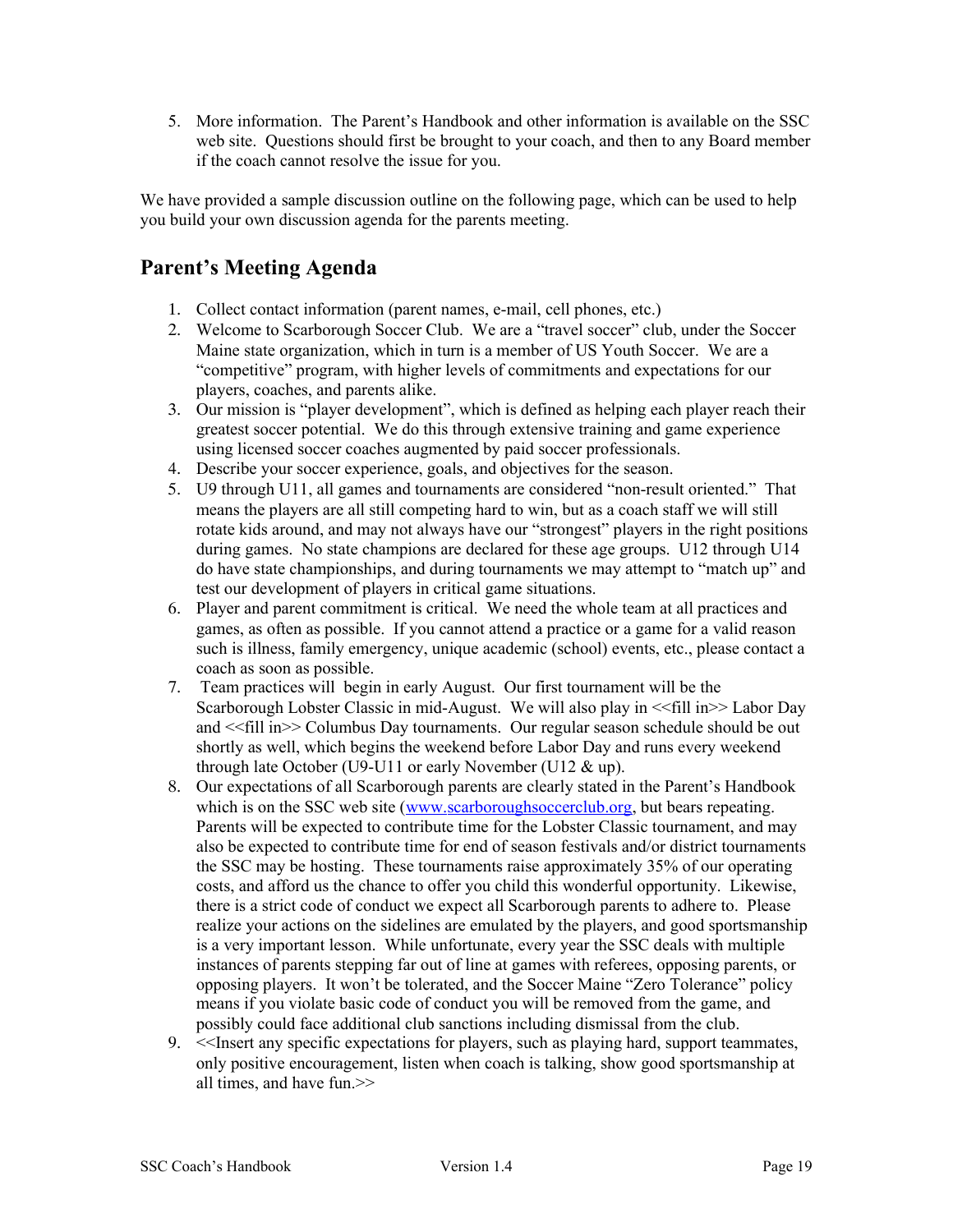- 10. <<Insert any coaching philosophies, such as rotating positions, playing time, reward or incentive system for player development, discipline, etc.>>
- 11. For more information on SSC and club policies, see the SSC Parent's Handbook on the web site.

# **Starting the Season**

As the first set of practices and games begins to approach, there are some coordination items that you will need to be aware of and help manage.

#### <span id="page-19-2"></span>*Equipment Needs*

An equipment bag will be provided to all coaches consisting of:

- a few practice balls (we encourage all players to bring their own ball)
- a game ball
- cones
- pinnies
- goalie shirt and gloves (upon requests—typically older players have their own)

Coaches are expected to return all equipment at the end of the season. Unsafe or worn equipment can always be turned into the SSC Equipment Director for replacement. Equipment costs for the SSC are very substantial, and your help in managing these costs effectively helps us keep the player fees more affordable.

#### <span id="page-19-1"></span>*Practice Fields and Time*

The SSC Field Coordinator will organize a practice schedule for all teams. You should communicate to the Field Coordinator any preferences and time restrictions relative to practices you may have for the season.

In general, you should plan and expect to share practice space with a team of the same gender and age. It is the strong desire of our club to have all kids within a given age group to practice together, to foster a sense of one club and build teamwork and awareness of all players with one another.

**Important:** Please don't make requests for field space directly to Community Services. Because of our size and the need for coordination, the town has asked the SSC to funnel all requests through a single focal point for field space. Any direct requests to Community Services not authorized by the SSC Field Coordinator will be refused.

#### <span id="page-19-0"></span>*Uniforms*

In general, there isn't anything required of coaches for team uniforms. All the necessary sizing is performed at registration. Team uniforms will be given to the head coach for distribution to players just prior to the Lobster Classic tournament. Any issues with uniforms not matching what was ordered should be referred to the SSC Equipment Director.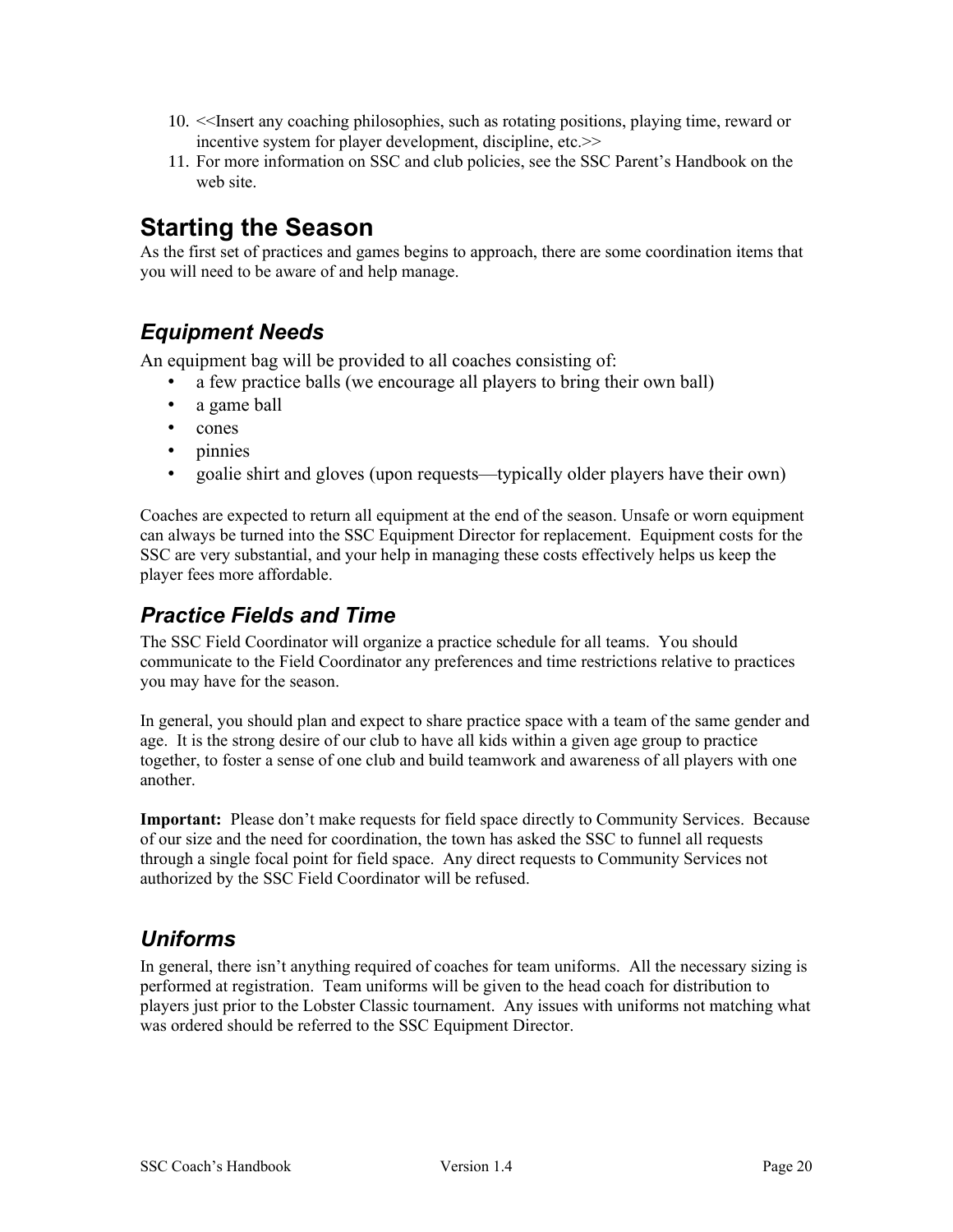## <span id="page-20-1"></span>*Lobster Classic Organization*

The coaches, or their team administrators, will need to organize at least one parent of every player on the team into assigned time slots for volunteer activities at the Lobster Classic tournament. This is extremely important, as the tournament cannot be run by a small group of committed volunteers alone. The job is made much easier if all contribute a small amount. The time slots offered will be sent to you by the 4v4 Tournament Director. All slots must be filled. If an individual parent cannot volunteer for some reason, that parent is expected to swap with another person or otherwise find another parent willing to fill their shift.

#### <span id="page-20-0"></span>*Official Rosters*

Prior to the Labor Day tournaments, all SSC head coaches should obtain from the SSC Registrar an official, stamped state roster. Coaches should check the roster carefully to ensure all players are listed, the information on the roster is accurate, and that the roster bears the stamped signature of the State Registrar for Soccer Maine. Any roster discrepancies should be immediately reported to the SSC Registrar for correction. Roster changes requested after the official Soccer Maine roster freeze date, as identified in the appropriate Soccer Maine *Fall Travel Handbook*, cannot be made. Any player not listed properly on the official roster will not be allowed to play in any subsequent tournaments and festivals.

After the roster freeze date, you should obtain another official roster from the SSC Registrar. This will be identical to the other rosters, but additionally bear the stamp "FROZEN" at the top to signify no further changes can be made. The official "frozen" roster is required at the season ending district playoffs, state championships, and festival competitions.

Also **make an extra copy of the official roster**. Rosters you turn in at any tournament or festival are retained by the tournament hosts, and will not be returned to you. If you misplace or lose your last copy of the official roster, contact the SSC Registrar to obtain another copy.

# <span id="page-20-4"></span>*Player Passes*

Player passes are no longer required for our in-state play. If your team is playing in a tournament that requires player passes, SSC registrar will make sure that they are provided to you in a timely fashion. Player and coach passes will need have a photograph.

#### <span id="page-20-3"></span>**Player Picture**

Instructions on how to upload a picture into your player's account, can be obtained from the SSC registrar.

#### **Player Signature**

Player signatures are no longer required.

#### <span id="page-20-2"></span>**Retaining Passes**

Player passes should always be retained by the coach. Replacement passes are very difficult if not impossible to obtain. For that reason, many coaches use plastic sheets or lamination to protect them and ensure photos stay affixed. Passes may be surrendered to a tournament director, but coaches should also reclaim any passes prior to departing a tournament.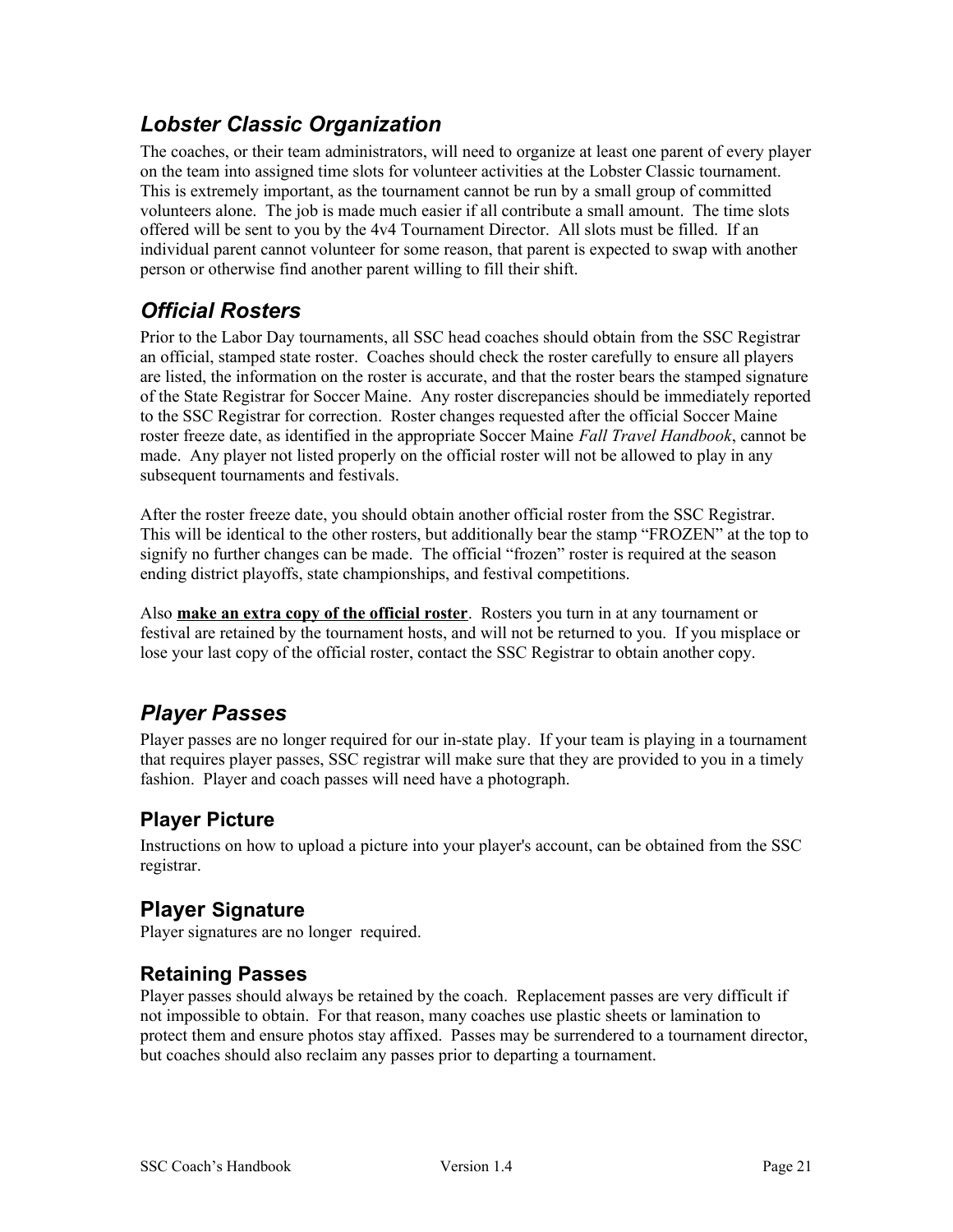At any tournament that checks rosters and player passes, please plan to have your entire team arrive early, very often one hour to 45 minutes prior to the start of your first game. Players should line up in the order listed on the official roster, with player passes in hand. Tournament officials will then match the pass information and photo with the player and the roster. More information on proper tournament procedures will be provided by the club that is hosting the particular tournament you have selected. Based upon historical precedent:

| Date         | <b>Hosting</b>          | <b>Roster/Pass Requirements</b>                        |
|--------------|-------------------------|--------------------------------------------------------|
|              | <b>Club/Tournament</b>  |                                                        |
| Mid-August   | Scarborough 4v4 Lobster | Roster required, but doesn't need to be official state |
|              | Classic                 | stamped roster. Player passes not required.            |
| Labor Day    | Cumberland Kick-Off     | Neither rosters nor player passes required             |
|              | Londonderry             | State signed roster and player passes are required     |
|              | All Others              | Check with tournament officials                        |
| Columbus Day | Falmouth                | State signed roster, with "Frozen" stamp               |
|              | Patriot Crossroad       | State signed roster, with "Frozen" stamp               |
|              | Challenge               |                                                        |
|              | Sanford                 | State signed roster, with "Frozen" stamp               |
|              | York Harvest Cup        | State signed roster, with "Frozen" stamp               |
|              | All Others              | Check with tournament officials                        |
| October /    | U10 Festival            | State signed roster, with "Frozen" stamp               |
| November     | U11 Festival            | State signed roster, with "Frozen" stamp               |
|              | Champions Cup           | State signed roster, with "Frozen" stamp               |
|              | Classic Cup             | State signed roster, with "Frozen" stamp               |

# <span id="page-21-2"></span>**During the Season**

Now you are ready to play the first set of games. Here is some helpful information to keep the season running smoothly.

## <span id="page-21-1"></span>*Coaching Clinic Participation*

Our coaches are expected to participate in any coaching clinics. The SSC Coaching Director will organize clinics to help improve the overall coaching capabilities of our staff. Information on the clinics, their timing, and contribution of ideas or drills to share in clinics will be communicated at various points during the season.

## <span id="page-21-0"></span>*4v4 Lobster Classic Preparation*

Coaches have additional duties prior to and during the Lobster Classic tournament.

During the tournament, coaches will be asked to serve as "field marshals" – girls' coaches while the boys' teams are playing and boys' coaches while the girls' teams are playing. Again, more information will be provided as the tournament approaches.

Also during the tournament, one of the coaches or the team administrator should make sure that all parents know their volunteer duties, and reconfirm that these people will show up when requested.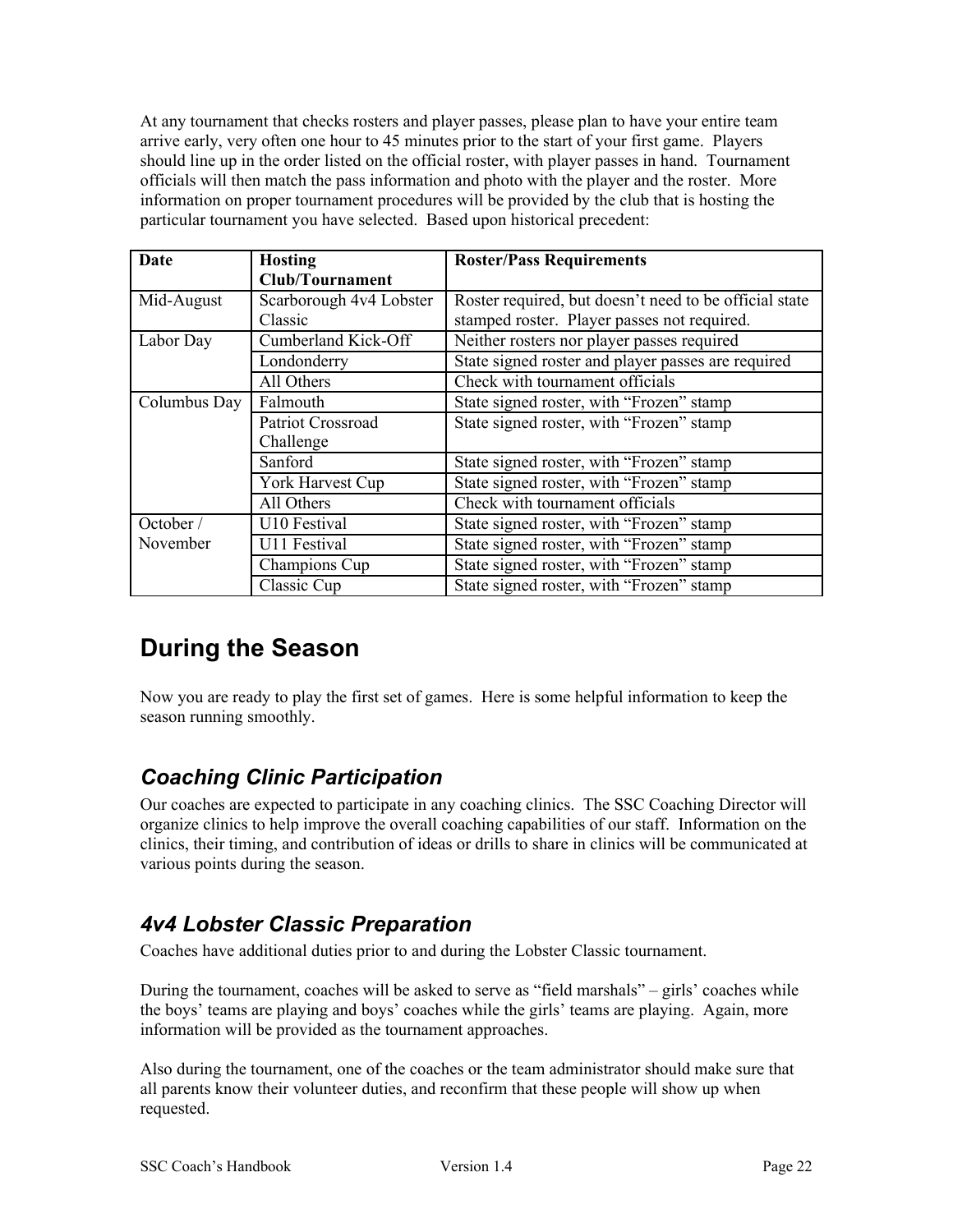## <span id="page-22-3"></span>*Away Games*

As a rule, one of the coaches or the team administrator should call the home coach to validate the game information. The key information to obtain is game time and game location with directions. The SSC web site contains directions for a great many of the field and towns that have been used in the past. However, there are always new clubs and existing clubs with new fields joining the leagues. Therefore, it is good practice validate all this information. Nothing is more frustrating than driving to another town, only to find no opponent to play. Direct communication with the home team coach is the best way to reduce the odds that this occurs.

All coach contact information can be found within the contacts section of the on-line League schedule.

#### <span id="page-22-2"></span>*Home Games*

One of the coaches or the team administrator should call the visiting head coach(es) to validate the game information. You should ensure the visiting teams know the game time(s), field directions, and that you have "emergency" contact information such as a cell phone number in case of a last minute change. We ask that these calls occur no later than 72 hours prior to the game. Generally it is good practice to call early the week prior to the game, so there is no confusion and ample time to make adjustments if necessary.

If playing a round robin, it is customary for the home team to play the first and last games. This is done because the home coach is responsible for ensuring the field is set up prior to the first game, and cleaned up after the last game.

#### <span id="page-22-1"></span>**Referees & Referee Assignors**

The role of the referee assignor is to appoint referees for all home games. The appropriate referee assignor for your age group will locate and assign referees for all your home games.

One of the coaches or the team administrator should contact the SSC referee assignor 24 hours prior to the appropriate home game, if you haven't been contacted earlier, to validate referees are assigned and to get the referee contact information in case of game cancellation. In general our referee assignors locate game referees between one week and 72 hours before the designated match, so don't expect communication much before that. Once referee assignments are confirmed, the assignors will communicate the assignments to referees and coaches.

**For insurance reasons, coaches may never assign their own referees.** Doing so voids the insurance policy carried by Soccer Maine and exposes the players, coaches, the referee(s), and the club to potential lawsuits.

#### <span id="page-22-0"></span>**Field Preparation**

The SSC works with Scarborough Community Services to line the fields and provide team benches and nets for use by the club. In general, you should not need to do anything to have fields lined and ready to play.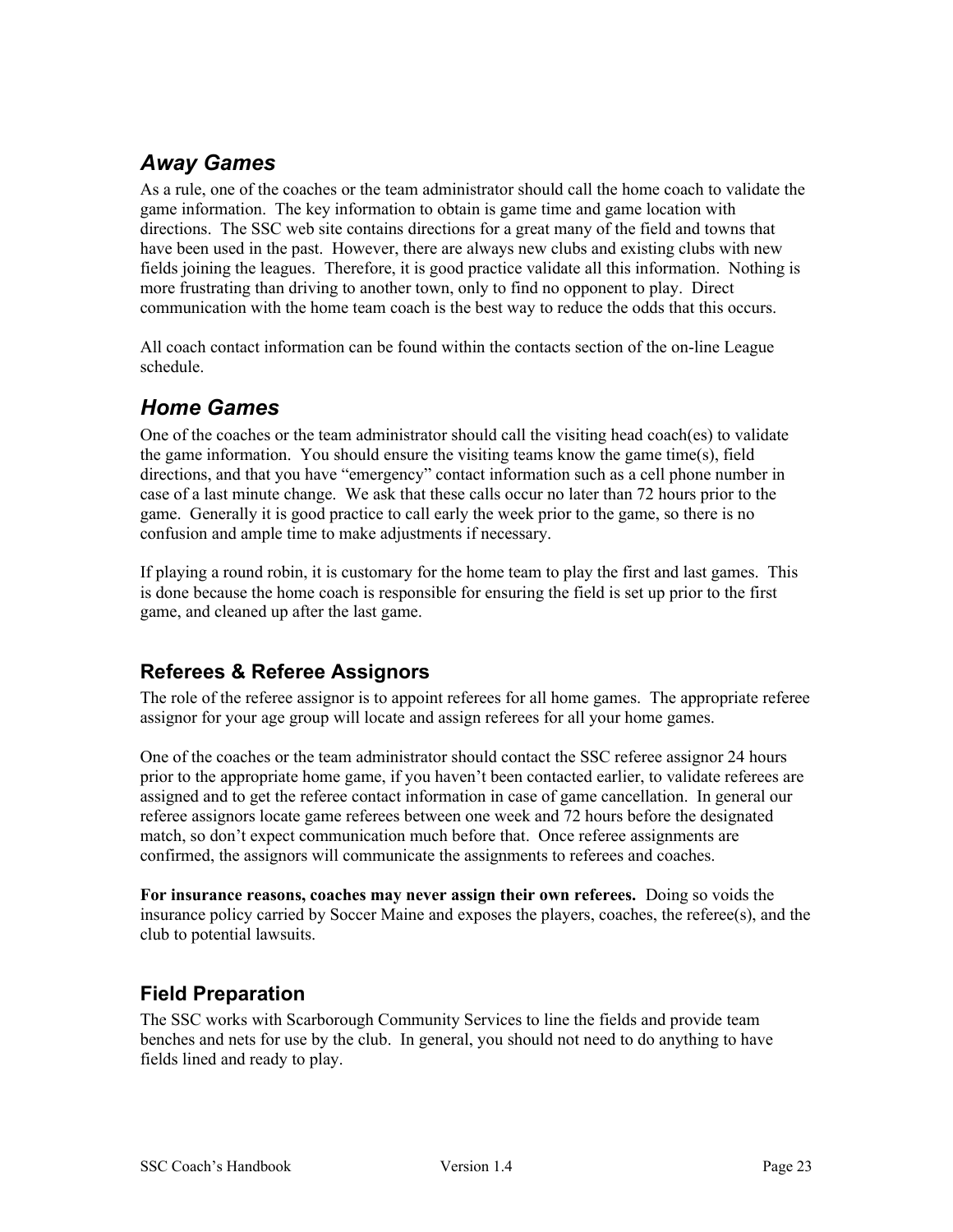Immediately prior to any home game, coaches should quickly walk the field and remove any debris that could potentially cause injury or alter the course of the game, such as sticks or trash. Coaches should also validate that the nets are properly positioned and anchored so they won't tip over (usually with sandbags placed to weight them down). **Having the nets anchored with sandbags is required, and our referees are instructed not to permit a game to begin until this has occurred!** Finally, coaches should retrieve a set of corner flags from the SSC Storage Shed and place them at the corner of the field. These flags need to be immediately returned to the shed upon completion of the game.

## <span id="page-23-2"></span>*Referee Fees*

Referees who work the Lobster Classic will be mailed payment approximately one week after the tournament.

For League games all referees are to be paid in cash at the field prior to the start of the game. Age appropriate payment amounts can be found in the SoccerMaine *Fall Classic League Handbook.* At Home games collect the money from your opposing coach and you pay the center referee directly. It is good practice to make sure that you have the correct change to pay the referees (do not assume that the opposing coach will bring exact change). At away games give the money to the Home coach and have him pay the officials.

Coaches will be issued two checks during the season to cover the cost of referee payments one prior to the first game and another mid September. The amount will allow the coaches to pay for 6 League games and 4 Friendlies. At the end of the season referee reconciliation form and any unused money needs to be returned to the Treasurer.

# <span id="page-23-1"></span>*Reporting Results*

SoccerMaine asks U12 – U14 coaches to keep track of results and Home teams must report the game results to the league (phone or internet options are explained on the SoccerMaine website) within 24 hours of the game being played. The purpose for collecting this information varies, and includes:

- Used for seeding purposes in district playoffs for age groups U12 and higher
- Used for bracketing teams with like ability at the U10, U11 and Anthem festivals.

## <span id="page-23-0"></span>*Game Cancellations*

Game cancellations naturally occur during the course of a season for a variety of reasons. If a home game is cancelled, for any reason, you need to notify the Field Coordinator and the Referee Assignor both so the game slot can be freed for another team and referees are not assigned to the game. For any cancellation made 48 hours or less before the game start time, you should phone as well as e-mail everyone involved.

In general, travel soccer games are played in conditions that community services soccer might cancel. That said, most game cancellations occur because of inclement weather or unplayable conditions, which are game time decisions. The decision to play or not play a game ultimately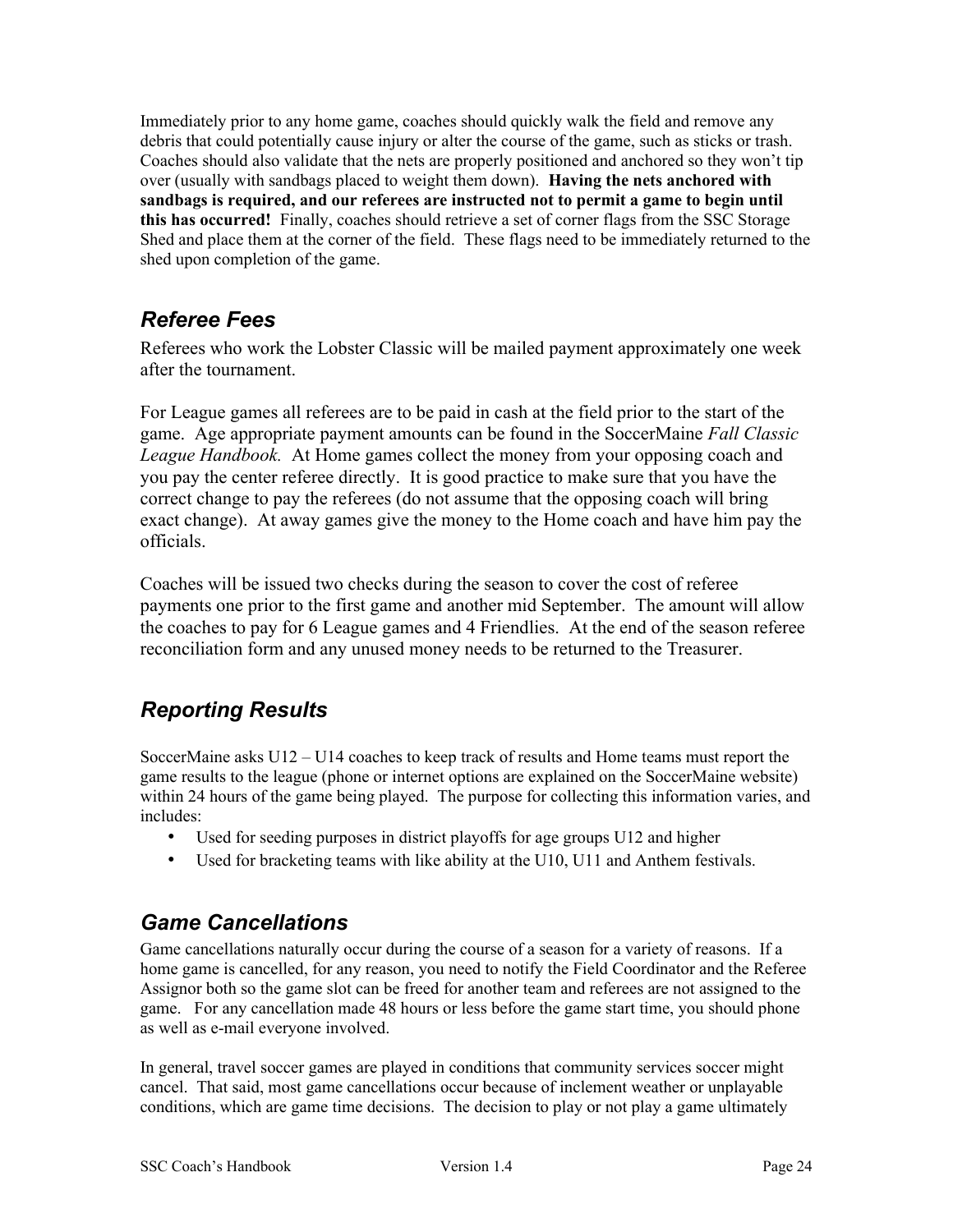rests with the hosting coach. In the event weather appears it might affect play for a given date, you should plan to contact the opposing coach at a set time and make a determination prior to commencement of travel if at all possible.

If you are the home coach, use your judgment as a guide. Here are some helpful questions to ask in making the decision to cancel a game or not.

- Are the conditions dangerous, such as lightning, and is there increased risk of injury because of these conditions?
- Will playing on the fields do significant damage to them, hindering play later in the season?
- Are the playing conditions on the field likely to change the outcome or how the game is played, such as significant standing water?
- Can the game be easily rescheduled?

If the answer to any of the above questions is true, then it is probably wise to cancel the game. If you are the visiting coach, and feel strongly that the conditions are dangerous, then you have the right to refuse to play the game. In some instances the SSC will be liable for full payment of the referee fees, but the club will stand beside the decisions of our coaches who err on the side of safety.

If you cancel a home game, you need to contact the opposing coach, all your players, and the referees. It is very important to contact the referees if games are cancelled, because the SSC must pay them by Soccer Maine mandate if they appear for a scheduled game, regardless of whether the game is played or not. Accordingly, failure to communicate with referees will count as two games (because referee fees are not split) toward your team's maximum number of games allowed. Contact with these individuals should be done by phone call and direct conversation and not e-mail or web site posting, which usually aren't as consistently checked (unless you have prearranged to use these mediums with all involved). Your team administrator and coaching staff can help perform the phone calls to distribute the burden of communication.

Finally, within 72 hours, you should communicate the cancellation to your referee assignor and the field coordinator. The communication is necessary so we avoid overpayments to referees and the district for cancelled games. Communication via an e-mail message is fine for this purpose.

## <span id="page-24-1"></span>*Game Situations*

#### <span id="page-24-0"></span>**Shortage of Referees**

The SSC and the referee assignors work very hard to make sure we have the best qualified referees available to work all games. However, as can happen on occasion, a referee will sometimes not appear for a game for a variety of possible reasons. If playing a game with only one referee (U10 and below), the SSC Head Coach should first attempt to call the referee based upon information provided to you by your assignor. If no response or the referee will not attend the game, then you may work with the opposing coach to determine if a suitable, knowledgeable, and objective adult can and will serve as referee. Ideally this volunteer will be a US Soccer Federation certified referee. The game should be played as a "scrimmage", and results are not official. Safety of the players is most important, and at the youngest age groups the referee does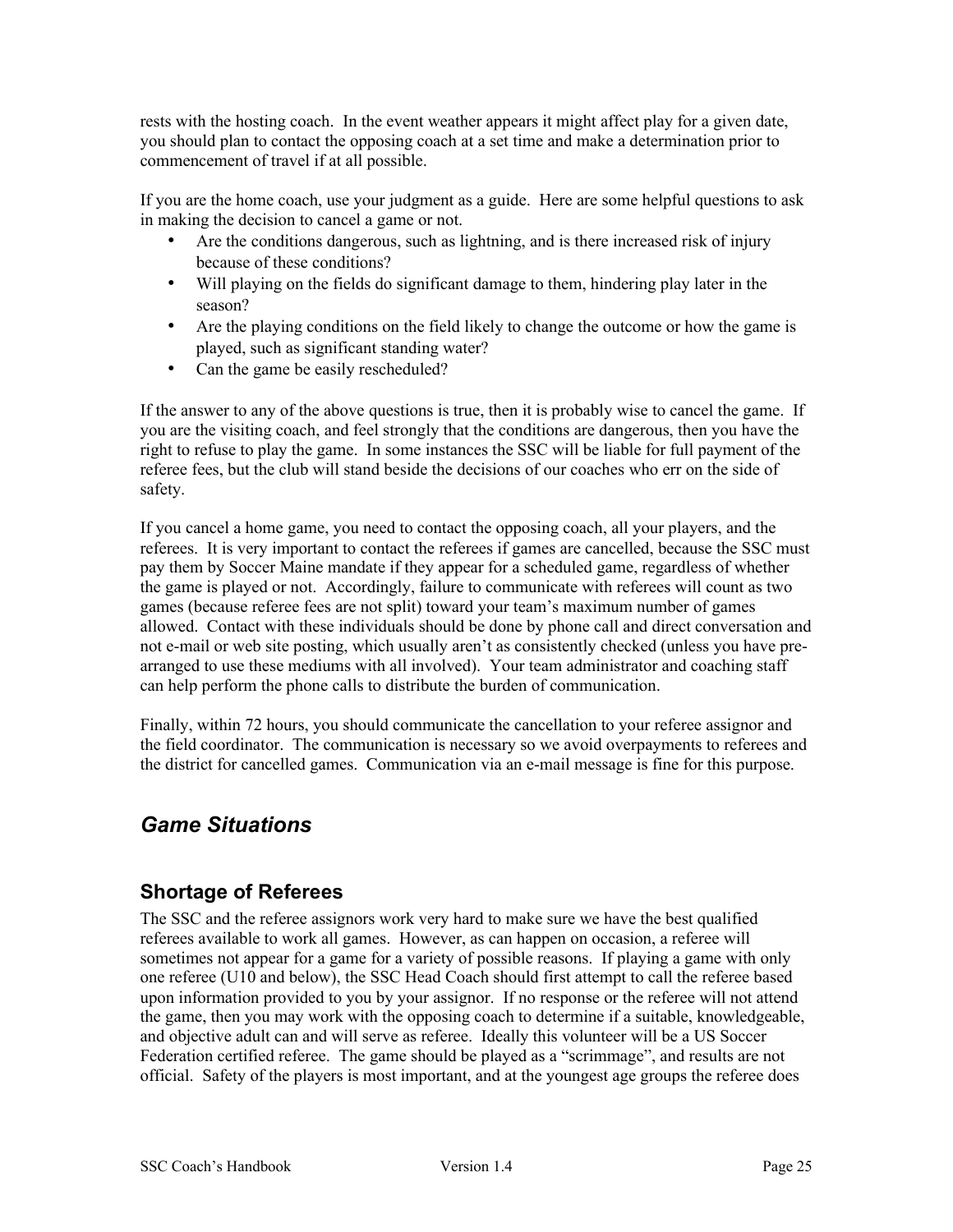as much "instruction" as actual officiating. If a suitable volunteer cannot be found, then the game should be cancelled.

At U11 and higher, there is a three referee system used. If one or more referees don't show up, then the head coach should first attempt to call the missing referee. If that fails to resolve the situation, then of the remaining referees one will serve as the "center" referee for the match. The other referee will serve as an assistant referee. If there is a willing, knowledgeable, and objective adult that can serve as a "club linesman", that person may fill in if the opposing coach and referees present agree. The club linesman role is limited to assisting the center referee with out of bounds and offside situations. They may not call fouls or contribute to other on field decisions.

In all cases, please report missing referees promptly to the referee assignor. Missing a confirmed game is a serious offense for our referees, and such behavior can result in refusal by the SSC to assign this particular referee any future games.

#### <span id="page-25-0"></span>**Referee Concerns**

If you are concerned about the competency of a particular set of referees, it is inappropriate to confront the referees during the course of play or berate them from the sidelines. Our preferred method of addressing these situations is to have the coach calmly and factually discuss any concerns with the center referee during halftime. Comments such as "I'm getting concerned the play is becoming too physical" or "can you ask your assistant referees to pay closer attention to offside calls" would be acceptable, and most referees accept it in the spirit of cooperation it's being offered. Asking for clarification on a ruling during the game is also appropriate. Comments such as "you really blew that call," "I'm going to see you never referee another game again," or "your assistant referees are horrible" are inappropriate and not helpful to the players. While this may seem common sense, our club unfortunately has to deal with situations where our coaches express these exact comments every season.

Expressing concerns at the end of the game directly to the referee, other than for rule clarification, is generally not helpful either.

If as a coach and upon having "slept" upon the situation for 24 hours believe there was a case of clear incompetence involved, you should express the concerns to the SSC President and SSC Director of Referees for both home games and away games. For our home games, feedback on quality of referees is helpful so we know who is advancing in this profession. For away games, we will provide through the club president channel appropriate feedback to the referee assignor of the home club so they too can improve.

Please keep a few points in mind. Most of our referees are very young adults, and it can be very intimidating to talk back to an adult coach. They are learning to be good referees, but are going to make mistakes same as young soccer players make mistakes playing the game. It is very important to teach our players to play the game as it is called, and adapt their style of play accordingly. Also, referees are paid but their pay generally covers the cost of referee uniforms, education, and related items. Most are doing this job for a love of helping the kids, improving their knowledge of the game, and a passion for soccer. One overbearing coach can dampen that enthusiasm very quickly. Please take an approach of working to help make our referee pool better, which serves our club best in the long run.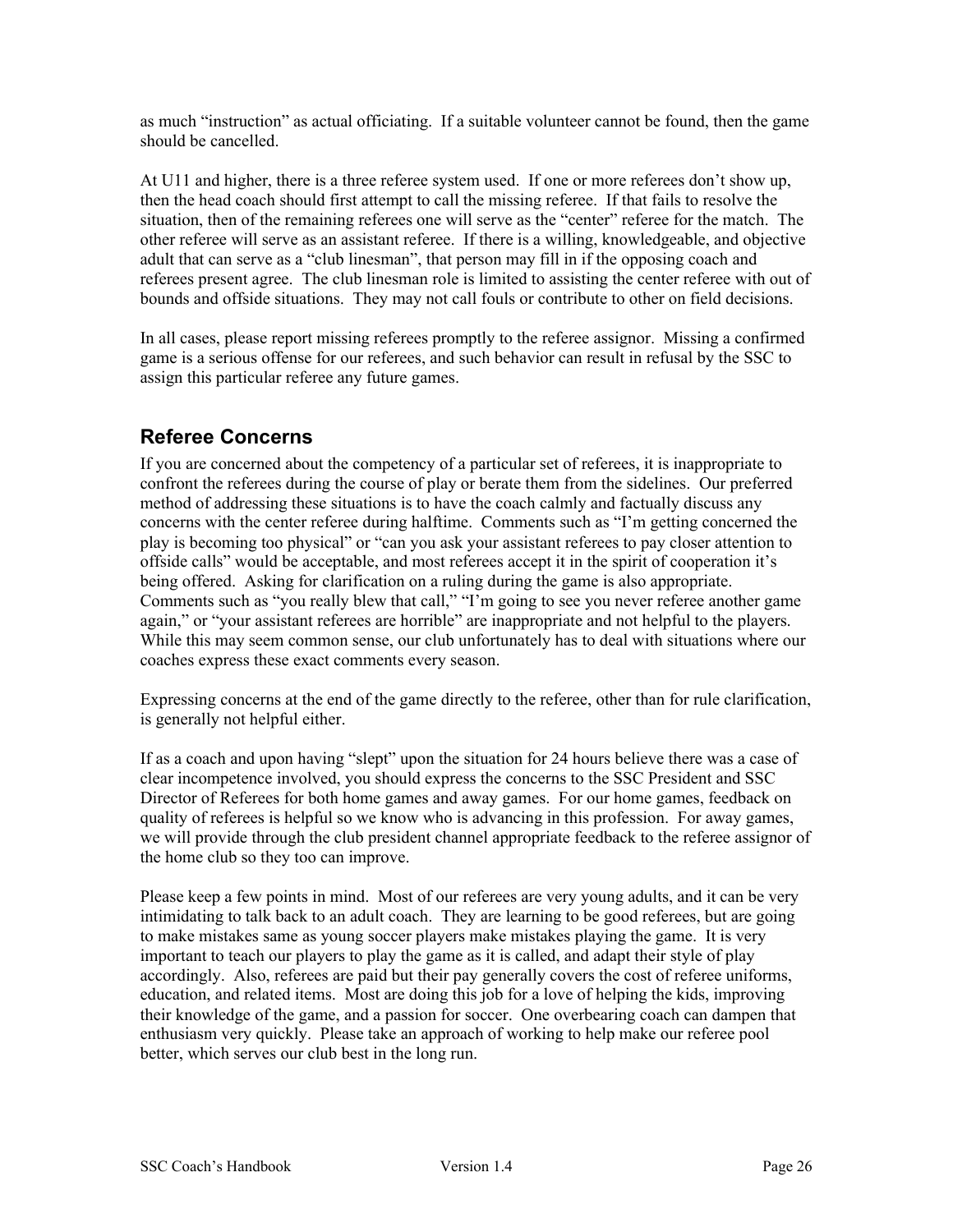#### <span id="page-26-1"></span>**Parent Concerns**

If a particular parent or fan is overly boisterous, or unruly in behavior, it's the head coach's responsibility to help address that situation. In general, there are three situations that need to be addressed. First, the parent or fan is acting in a way that it is a significant distraction to the learning and fun for all the players on the team. Second, the parent or fan is acting in a manner that is clearly contrary to the zero tolerance policy (whether or not the zero tolerance policy is invoked by the referee). Third, the parent or fan is clearly under the influence of alcohol or drugs, or is using tobacco products on school grounds. In any of these situations the head coach should:

- 1. Attempt to speak to the parent or fan one on one and let them know they must immediately alter the behavior. If there is a group of parents or it's a general warning to all parents, it can be done in group settings.
- 2. If the parent or fan refuses to change their behavior, then the practice or game should be stopped (with the referee's consent) and will not resume until the offending individual moves to a distance away (e.g. parking lot) such that they are no longer an influence on the game or practice.
- 3. If the parent or fan still refuses to change their behavior, the remainder of the game or practice should be cancelled (with the referee's consent), and you should notify the SSC Board of Directors for appropriate disciplinary action.
- 4. If you have a legitimate concern of physical or verbal abuse, you should contact the Scarborough police department to ensure order is retained.

In general, the SSC Board should be informed of any significant event that happens that the field that may need to be addressed or demonstrates a continued behavior that reflects poorly on the SSC. Situations that are exceptions and are handled in a civil manner without the need to invoke the zero tolerance policy don't necessarily need to be reported unless there is a history of this behavior. Any situation where the zero tolerance policy is invoked, should have been invoked, or any parent, player, fan, or coach needs to be removed from the field must be brought to the attention of the Board of Directors promptly.

#### <span id="page-26-0"></span>**"Blow-Outs"**

On some occasions, as may happen with differing philosophies and capabilities relative to youth soccer, SSC teams may be on the winning or losing end of a lopsided match. If this occurs, the following are guidelines you may use to help manage the situation.

If the SSC team is overmatched, the other coach may perform certain actions to manage down the score. Do not construe these actions to embarrass the Scarborough team. With your players, stress small victories, and encourage the kids to focus on the small victories towards improved skills. Examples include trying to win back possession of the ball, to execute a certain number of successful ball control passes, to focus on getting shots on goal (instead of goals), or any other measure that can be counted and are personal challenges requiring execution of techniques taught in practice. Remind the players that we aspire to improve, and playing the best teams helps make all our teams better.

If the SSC team overmatches the competition, we generally ask our coaches to impose a greater challenge on our players to make the effort to score a greater burden, and demonstrate a greater level of skill than the game might normally otherwise require. In general, the preferred method is to voluntarily play a "man down" such that the SSC team has fewer players on the field than the opponent, creating a more balanced match. This should be done in as subtle a manner as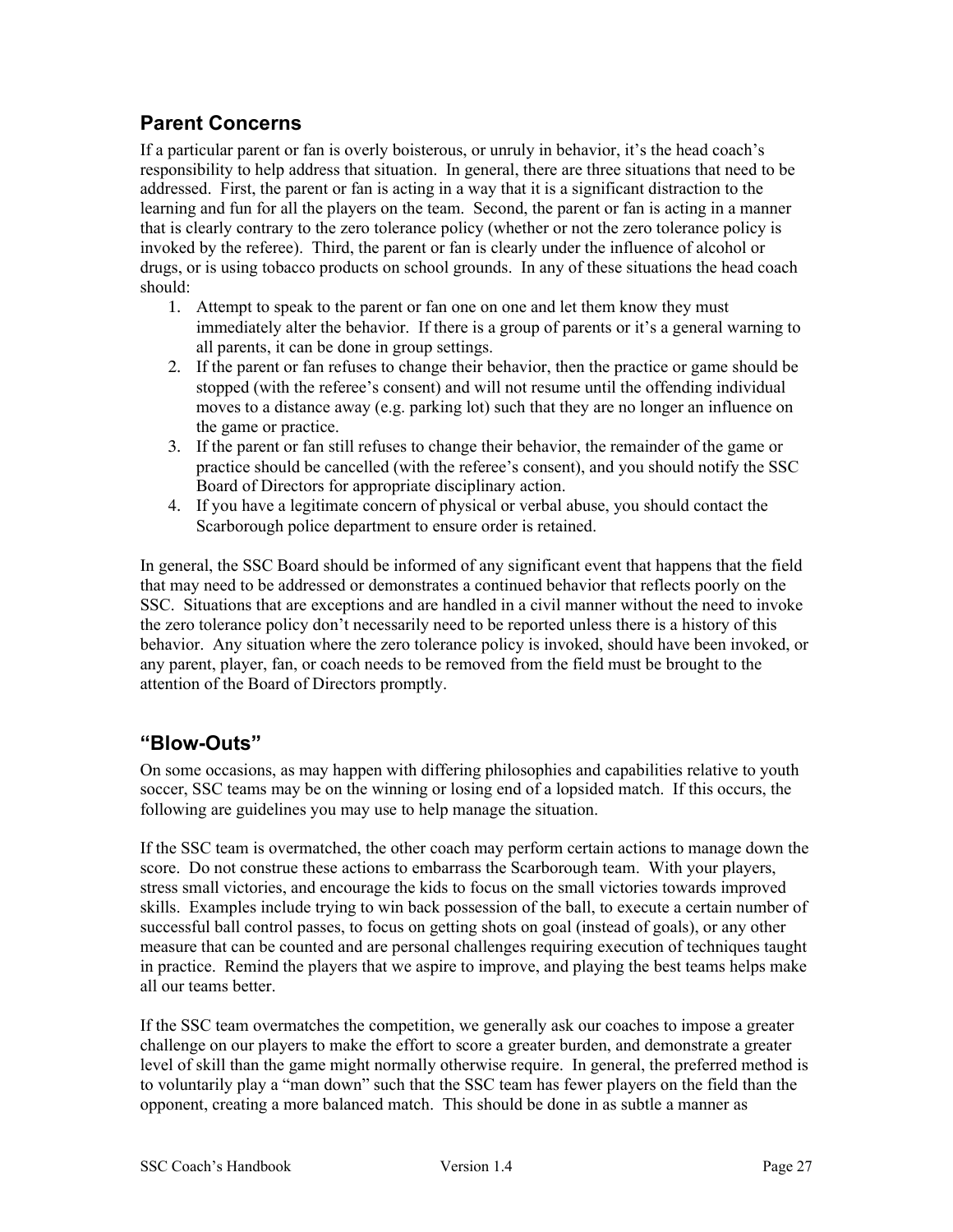possible, and you should generally let the center referee know this is your intent so undue attention is not accidentally called to this situation. Other possible options to increase the scoring difficulty include:

- Playing "1", "2" or "3" touch maximums to force passing and movement
- Requiring a minimum number of passes (often 5 or more) prior to any shot
- Shots may only be headers, or must be played with any part of the body other than feet
- Shots must be from beyond a certain distance (such as outside penalty area)
- Shots must be played with opposite foot

In general, the SSC does not recommend that we tell the players to stop shooting and scoring all together. Doing so removes the overall incentive in playing the game, and is a significant deterrent to the fun our players experience on game days. We believe increasing the level of difficulty mandated can still accomplish the player development mission, and preserve the goal of not embarrassing or discouraging a less skilled opponent.

If playing at a competitive age group in a competitive tournament or playoff situation, coaches have latitude to ensure factors such a goal differential and goals allowed are maintained to support the competitive position of the SSC team playing.

# <span id="page-27-0"></span>**Player Discipline**

The SSC gives our coaches reasonable latitude to set and enforce reasonable disciplinary penalties for players on their team. Discipline should be used in situations where the actions or behavior of one player are a detriment to the learning or enjoyment of others. Examples of this behavior would include "goofing off" in practices, picking on or action that imposes risk of injury to teammates, and refusal to follow coaching instruction. Coaches may also impose disciplinary penalties for players that have unexcused absences from practices or other critical team functions. Note that school (academic) functions take precedent over soccer, and we ask our coaches to understand these young athletes have many other important activities in their lives that need to be balanced. Disciplinary penalties should not be imposed for purposes linked to "ability", such as a player's inability to perform a particular soccer skill.

Penalties within the coach's jurisdiction to impose include:

- Laps, sit-ups, or some other physical activity to release pent up energy
- Sitting out a particular drill or portion of a practice until the behavior corrects itself
- Sitting out a portion of the next game (usually not more than 50% of the game)

Coaches should make sure the player understands the behavior (cause) for the disciplinary action. Normal team discipline situations do not require notification of the SSC Board. We insist that the discipline be applied fairly and evenly to all players on the team, that the penalty is communicated and clear to all in advance, and that each situation be addressed with open and honest discussion of what behavior or actions crossed the line and must not occur to avoid future situations.

If the behavior is so egregious that these penalties are not sufficient, the coach should bring the event(s) to the attention of the SSC Coaching Director who will convene a disciplinary committee meeting as appropriate. The Board of Directors must be involved in any situations that warrant suspensions of one full game or more, suspensions from practice, dismissal from the team, or banishment from the club.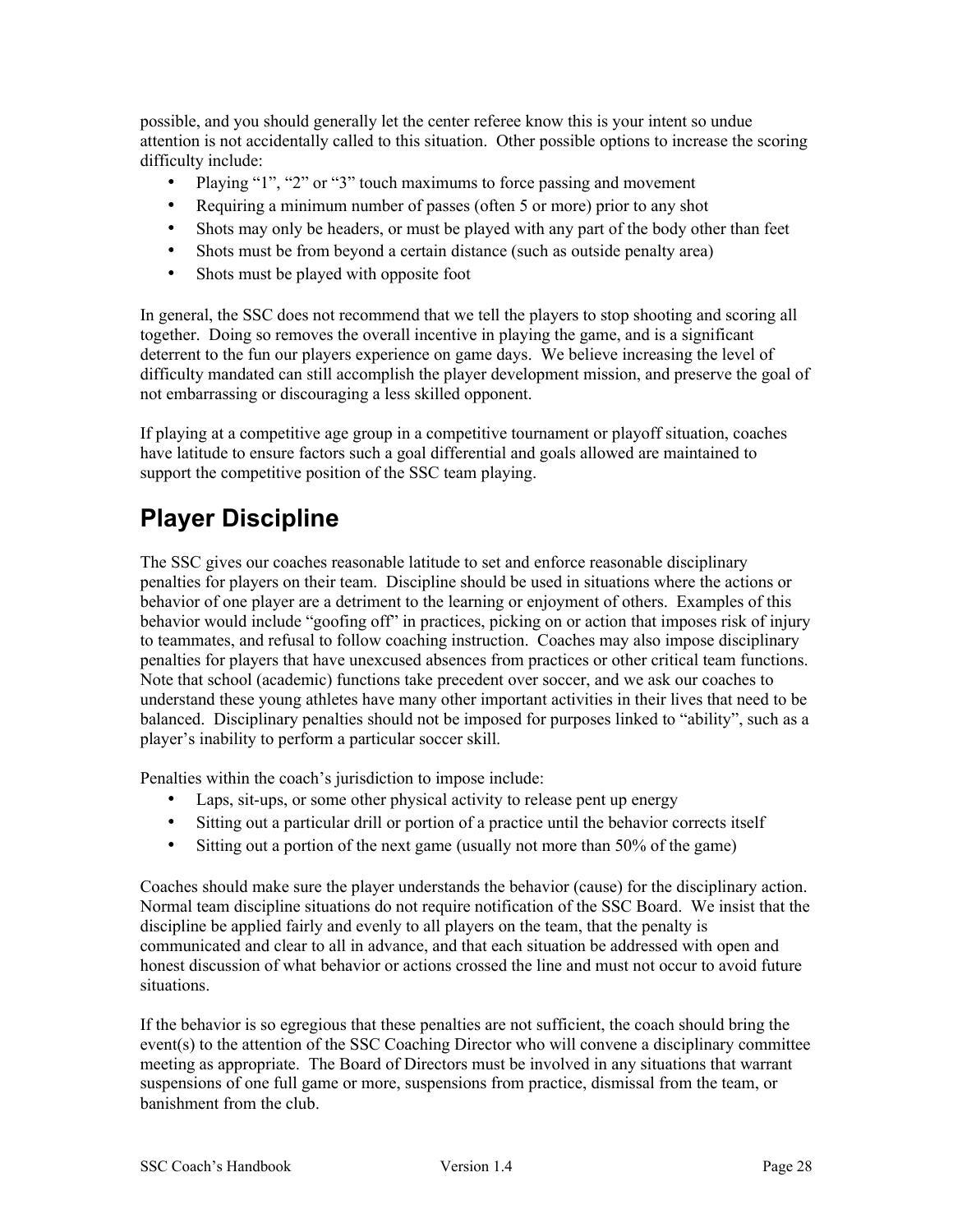#### <span id="page-28-0"></span>*Team Photographs*

Each coach (or team administrator if you delegate this function) should seek one parent volunteer to take team, action, and candid photographs during the season that will subsequently be used for the season ending banquet. In general, it's easier to take photos at different points during the season, rather than waiting for the end of the season and possibly missing certain players or taking photographs in poor weather. More information about the number of pictures required and process for submitting them in time for the banquet will be provided by the SSC Board of Directors during the season.

# <span id="page-28-4"></span>**Wrapping Up The Season**

The season has just ended, and hopefully your team has had a wonderful, fun, and successful season. Here is what happens at the end of the season.

#### <span id="page-28-3"></span>*SSC* **Celebration**

The SSC normally holds a season ending celebration a couple of weeks after the completion of the fall state championships.

More information on the celebration will be provided as it approaches. However, coaches should attend and have the following responsibilities:

- 1. Gathering players by team and general monitoring of behavior during the event.
- 2. Introduction of team members, and presentation of any medals, trophies, plaques, and awards.

As most teams elect to have their own gathering, the SSC Celebration is not used to speak about each player. It is an opportunity to celebrate the season just passed and to provide a public forum to thank the coaches, players, parents, sponsors, and volunteers who have all contributed to the success of the SSC during the year.

#### <span id="page-28-2"></span>**Awards**

To commemorate the season, the SSC normally provides some award that is presented to every player in the club. Coaches will hand these out at the banquet.

#### <span id="page-28-1"></span>**Slide Show**

The team pictures, taken during the season, will be turned into the SSC banquet organizer and used for the slide show presentation. Specific deadlines and instructions will be provided during the season.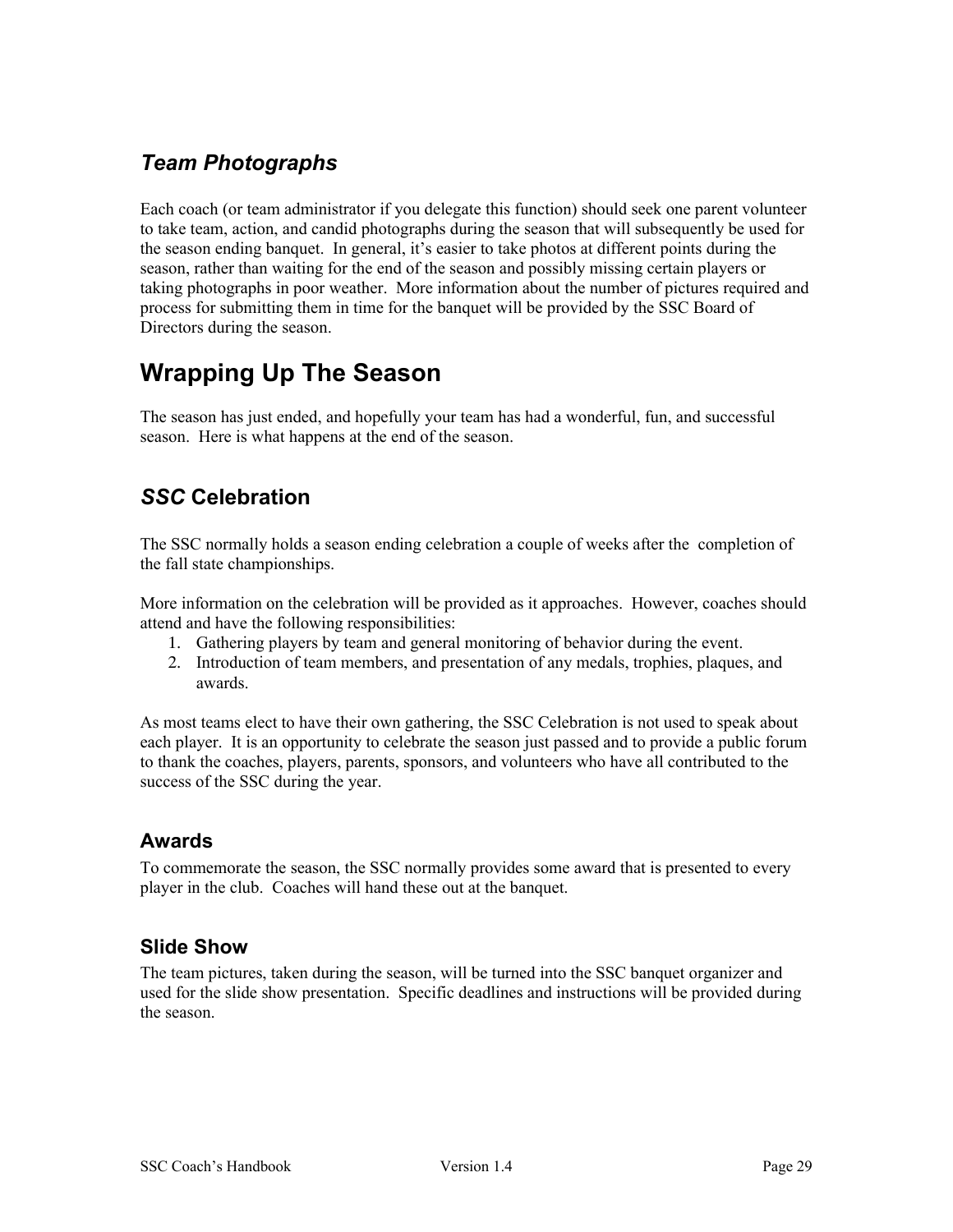#### <span id="page-29-3"></span>**U14 Sweatshirts**

U14 players by age, and U13 players that will become high school freshman the following fall, receive a SSC Sweatshirt to commemorate their contributions and commitment to the program, as well as their graduation to the high school ranks for purposes of playing competitive soccer. Prior to the banquet, the SSC banquet organizer will contact all U14 and appropriate U13 coaches to get size and embroidery information for the players. This task may be delegated to a team administrator is desired. Coaches will present these sweatshirts at the banquet.

## <span id="page-29-2"></span>*Equipment Return*

All equipment must be returned at a time designated by the equipment director. A completed inventory sheet should accompany the equipment. Please alert the equipment director if any of your equipment is no longer of good enough quality to continue to use. If you would like to sign out equipment to be used during the winter, you can do so at this time.

# <span id="page-29-1"></span>**During the Off-Season**

While the SSC doesn't officially sponsor winter or spring teams, we provide reasonable logistical support to our coaches and players that wish to continue to train and play beyond the fall season. Playing in the winter or spring is completely voluntary, and coaches are under no obligation to sponsor teams if represents any conflict or concerns.

## <span id="page-29-0"></span>*Winter Leagues*

Indoor winter leagues are run in Saco, Portland, and Gorham among other locations. Sessions are usually about 8 weeks, and fees for these sessions vary based upon location and field configuration (e.g. full field or half field games). As a coach, you are free to select the players you want, pick the location and age group you want to play in, and decide the per player fees to cover the session cost. The SSC will provide you the following logistics and services:

- Use of the SSC name, if desired, for your team name
- Use of SSC equipment (balls, pinnies, keeper jerseys, etc.)
- Consultation with SSC Coaching Director on advantages and disadvantages of each facility
- Broadcast e-mails for certain age groups regarding open slots on teams
- For Soccer Maine approved facilities (revalidated annually), coverage for insurance and liability under the Soccer Maine umbrella policy. Realize that currently none of the indoor leagues are affiliated with SoccerMaine, so coaches and players have no coverage.

If your winter team will also include players not yet in the SSC, you may contact our club uniform director to see if any additional SSC shirts are available for purchase.

To get more information about sessions, dates, costs, and registration forms, see: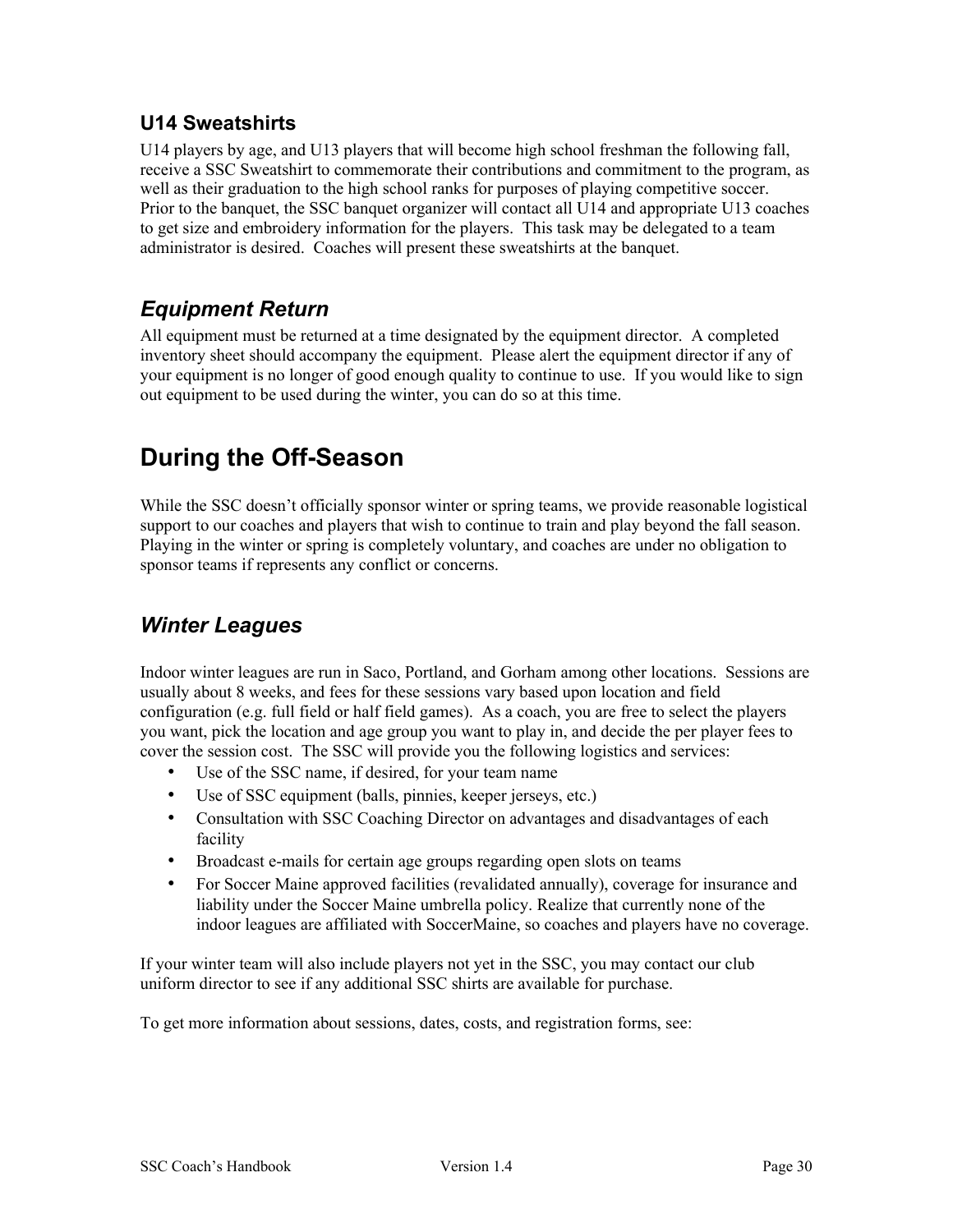### <span id="page-30-4"></span>*Spring (Pine Tree) League*

Soccer Maine sponsors the Pine Tree League in the spring, which are far more informal than the fall season. For spring play, as with winter, the SSC provides the same support as described above for winter leagues, plus the following additional services.

- Coordination with Scarborough Community Services to locate available field space for games. No practice space is provided.
- Coordination of lining of fields.
- Referee assignment for games.

For more information about the Soccer Maine spring league, view the *Spring Season Handbook* available on the Soccer Maine web site (contained within the "Handbook" section).

#### <span id="page-30-3"></span>*Premier Teams*

The SSC does not formally align or bless a particular premier program, but many SSC coaches and other Scarborough residents are involved with premier programs. Consistent with our player development objectives, the SSC should actively encourage all players who might benefit or wish to play premier to try out for one or more of these teams. However, during the fall season the Scarborough Soccer Club must be their primary team in the event of any game conflicts. For more information on premier programs and the associated involvement, contact the SSC Coaching Director.

# <span id="page-30-2"></span>**Useful Information**

#### <span id="page-30-1"></span>**Scarborough Soccer Club**

The most useful source of information for parents is the Scarborough Soccer Club web site. The web site will contain the most current information about the season, key contact information, and for most teams the latest game and practice schedules.

Our URL is:

www.scarboroughsoccerclub.org

#### <span id="page-30-0"></span>**FIFA**

Many parents are new to the rules of soccer, and some of the rules are modified for the younger age groups to support player development objectives. If you have a deep desire to better understand the rules of the game, you may go to Federation Internationale de Football Association, or FIFA, which is the worldwide soccer governing body. The current rules of the game can be found on their web site.

The FIFA URL is:

 [http://www.fifa.com/en/index.html](http://www.fifa.org/)

Laws of the game (2010/2011): <http://www.ussoccer.com/Referees/Laws-of-the-Game.aspx>